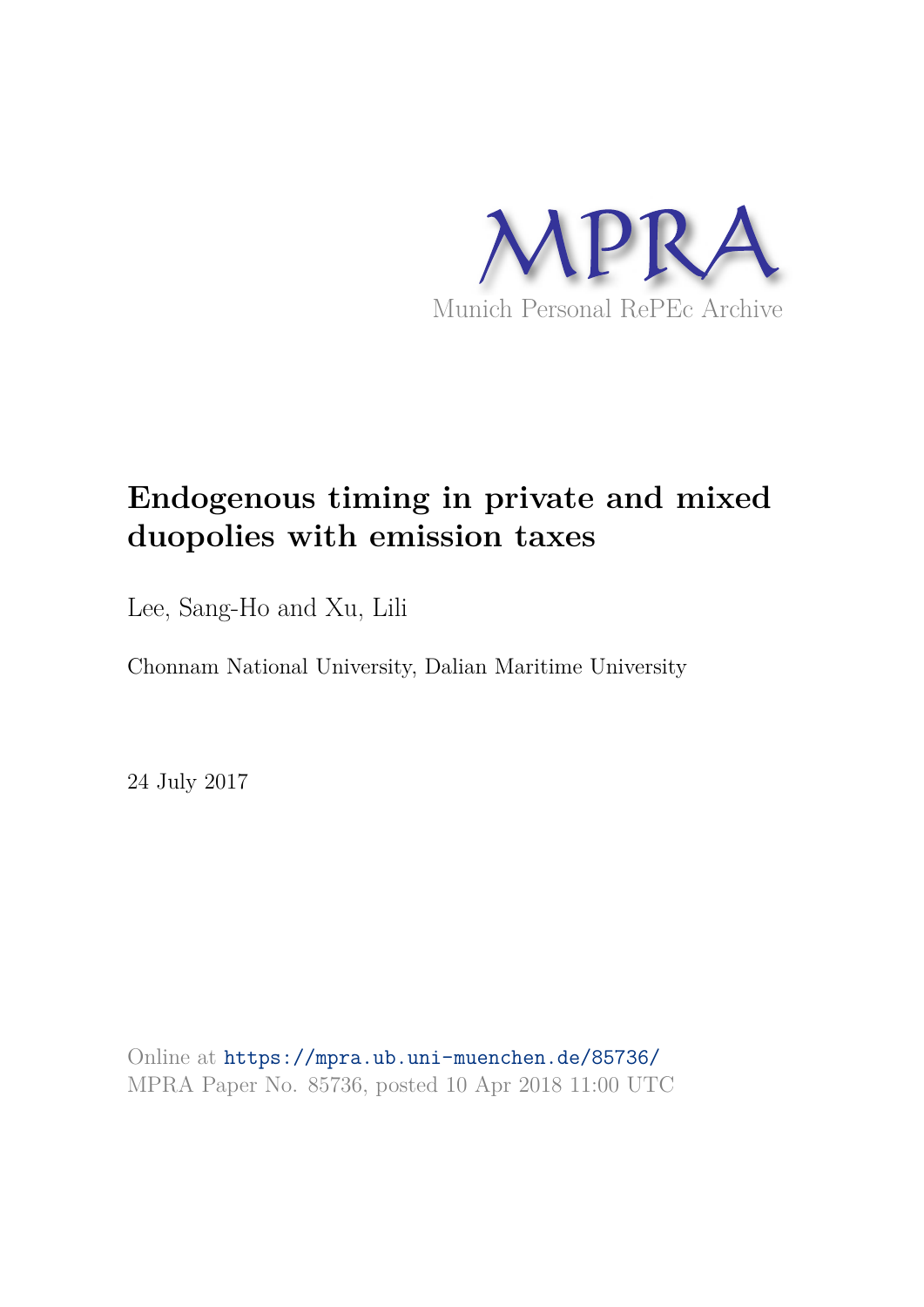## **Endogenous timing in private and mixed duopolies with emission taxes**

## **Sang-Ho Lee**

Chonnam National University, Korea

### **Lili Xu\*\***

Dalian Maritime University, China

**Abstract** This paper examines an endogenous timing game in product differentiated duopolies under price competition when emission tax is imposed on environmental externality. We show that a simultaneous-move (sequential-move) outcome can be an equilibrium outcome in a private duopoly under significant (insignificant) environmental externality, but this result can be reversed in a mixed duopoly. We also show that when environmental externalities are significant, public leadership yields greater welfare than private leadership, and that public leadership is more robust than private leadership as an equilibrium outcome. Finally, we find that privatization can result in a public leader becoming a private leader, but this worsens welfare.

**Keywords:** Emission tax; Endogenous timing; Mixed duopoly; Private duopoly **JEL Classification:** L5; D6; Q2

#### **1 Introduction**

The earlier literature on duopolistic competition analyzes the endogenous market structure based on whether firms endogenously decide on prices or quantities and whether such decisions are made sequentially or simultaneously. Hamilton and Slutsky (1990) formulated an observable delay game and showed that in a private duopoly with symmetric payoffs, firms decide simultaneously when competing in quantities and sequentially when competing in prices. However, in the literature on mixed duopolies with asymmetric payoffs, where a profitmaximizing private firm competes with a welfare-maximizing public firm, Pal (1998) and Bárcena-Ruiz (2007) showed that the results are surprisingly reversed: firms decide sequentially when competing in quantities and simultaneously when competing in prices.<sup>1</sup>

Besides understanding these conflicting results, recent concerns over environmental quality

<sup>&</sup>lt;sup>1</sup> Lu (2006), Lu and Poddar (2009) and Heywood and Ye (2009) extended the analysis into a mixed market where a public firm competes with domestic and foreign private firms and obtained similar results. For more extensive analysis, see Bárcena-Ruiz and Garzon (2010), Tomaru and Kiyono (2010), Balogh and Tasnadi (2012), Amir and Feo (2014), Matsumura and Ogawa (2014), Naya (2015) and Din and Sun (2016) among others.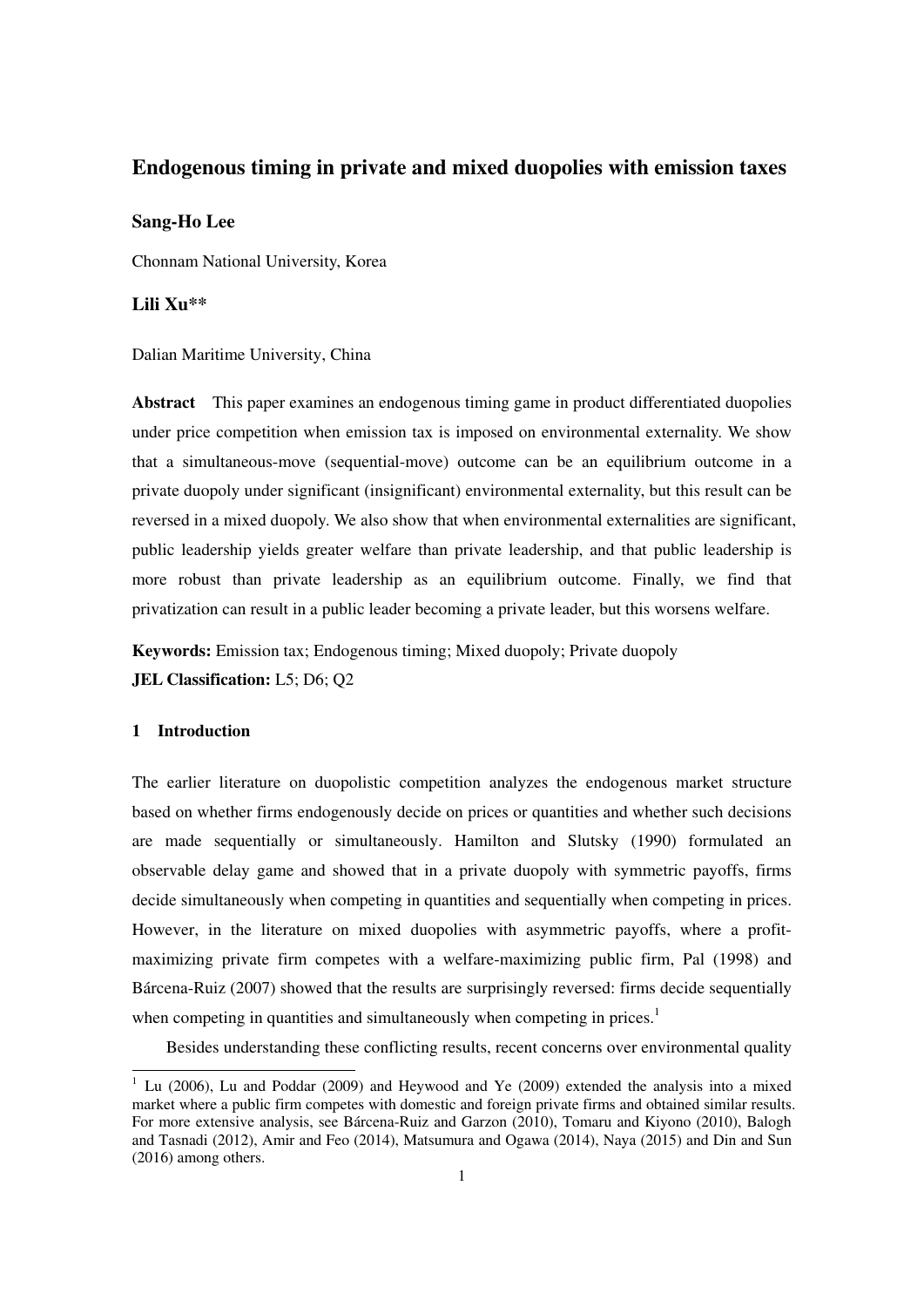suggest the need for further examination of what allows for environmental externalities and for the possibility of considering public policies such as emission tax or privatization.<sup>2</sup> In the presence of environmental externalities, the analysis of mixed oligopolies has been prominent and thus the possible benefits of public ownership have also motivated recent analyses on mixed markets.<sup>3</sup> For example, Pal and Saha (2014, 2015) and Xu et al. (2016) have recently explored the interaction between privatization and emission tax in order to explain how privatization policies and emission tax affect environmental damage and social welfare. However, previous studies on environmental issues consider an exogenously fixed timing game and hence have very restrictive implications.

This paper is the first to investigate an endogenous timing game in private and mixed duopolies with environmental externalities and emission taxes. Specifically, we examine an observable delay game formulated by Hamilton and Slutsky (1990) in product-differentiated duopoly markets under price competition when an emission tax is imposed on environmental externality. We find that most results in both private and mixed duopolies in the literature without externalities still hold only when environmental externalities are insignificant. For instance, we show that the equilibrium under price competition with an emission tax is a sequential-move outcome in a private duopoly, which is consistent with Hamilton and Slutsky (1990), but a simultaneous-move outcome in a mixed duopoly, which is consistent with Bárcena-Ruiz (2007).

However, when environmental externalities are significant, the results are surprisingly reversed in both private and mixed duopolies. We show that the equilibrium under price competition with an emission tax is a simultaneous-move outcome in a private duopoly but a sequential-move outcome in a mixed duopoly. This is in sharp contrast to the results in the previous literature under price competition without externalities. Therefore, policies concerning environmental quality have a significant effect on the endogenous timing that firms choose for production. This implies that in a mixed duopoly under price competition, the analysis of a

<sup>&</sup>lt;sup>2</sup> In most countries, mixed markets exist in a broad range of industries such as oil, gas, automobile, steel, chemical, telecommunication, electricity, power plant, and hospital industries, which emit pollutants in the production process. In particular, many state-owned industries in transition economies have relied on highly polluting technologies. Furthermore, EU countries lead the development of environmental policies for the sustainability in a warming planet and have a non-negligible presence of public enterprises in energy-consuming industries such as transportation and automobile industries. More related descriptions can be found in Wang and Wang (2009), Pal and Saha (2014, 2015) and Xu, et al. (2016).

<sup>&</sup>lt;sup>3</sup> Several researchers have recently analyzed the environmental concerns of a mixed market. Beladi and Chao (2006), Bárcena-Ruiz and Garzon (2006), Ohori (2006), Cato (2008), Wang and Wang (2009), and Xu and Lee (2015) provide various discussions on mixed markets. Recently, Clo, et al (2016) supports the positive effect of public ownership on environmental performance in European electricity industry during the two decades since the market-based instrument is introduced in 1980s.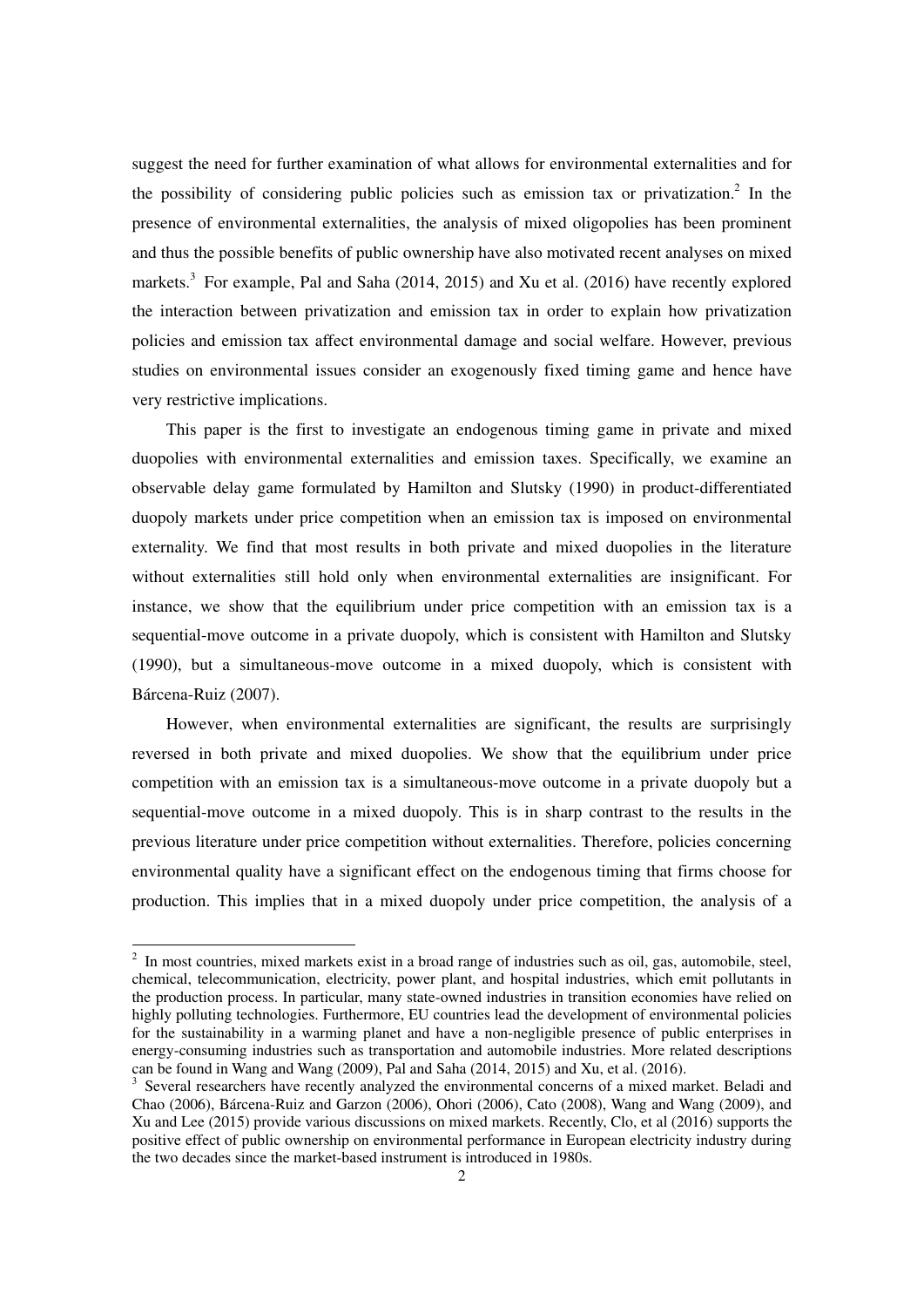simultaneous-move game can be problematic when environmental externality is significant.

When environmental externalities are significant, we also find that public leadership yields greater welfare than private leadership; moreover, public leadership is more robust than private leadership as an equilibrium outcome. These results are in sharp contrast to those in mixed duopolies without environmental externalities. Pal (1998), Matsumura (2003), and Matsumura and Ogawa (2010) showed that private leadership is more robust and more efficient. However, significant externalities can change the equilibrium outcome between private and public leaderships.

Finally, we investigate an endogenous choice on privatization in order to examine the welfare effect of privatization. We find that privatization can result in a public leader becoming a private leader, but this worsens welfare.

The remainder of this paper is organized as follows. In section 2, we formulate a productdifferentiated duopoly model in price competition with environmental externalities. Sections 3 and 4 analyze an endogenous timing game in private and mixed duopolies, respectively. Section 5 examines an endogenous choice on privatization. Finally, Section 6 concludes the paper.

#### **2 The model**

We consider a standard differentiated duopoly with linear demand in Sing and Vives (1984), where a representative consumer's utility function is given by

$$
U(q_0, q_1) = A(q_0 + q_1) - \frac{1}{2}(q_0^2 + 2bq_0q_1 + q_1^2),
$$
\n(1)

where  $q_i$  is the output of each firm and  $b \in (0, 1)$  measures the degree of product differentiation. A higher value of *b* represents a lower degree of product differentiation, or higher substitutability.

The inverse demand function of each firm is  $p_i = A - q_i - bq_j$ ,  $i = j = 0, 1$ ,  $i \neq j$ , where  $p_i$  is the market price of product *i*. Then, consumer surplus is represented by  $CS = \frac{1}{2}$  $\frac{1}{2}(q_0^2 + 2bq_0q_1 + q_1^2)$ . Note that higher substitutability reduces a consumer's willingness to pay for each product but increases consumer surplus. The direct demand function of each firm is expressed as

$$
q_0 = \frac{A - Ab - p_0 + bp_1}{1 - b^2}, \quad q_1 = \frac{A - Ab + bp_0 - p_1}{1 - b^2}.
$$
\n<sup>(2)</sup>

We assume that both firms have identical technologies and that the production cost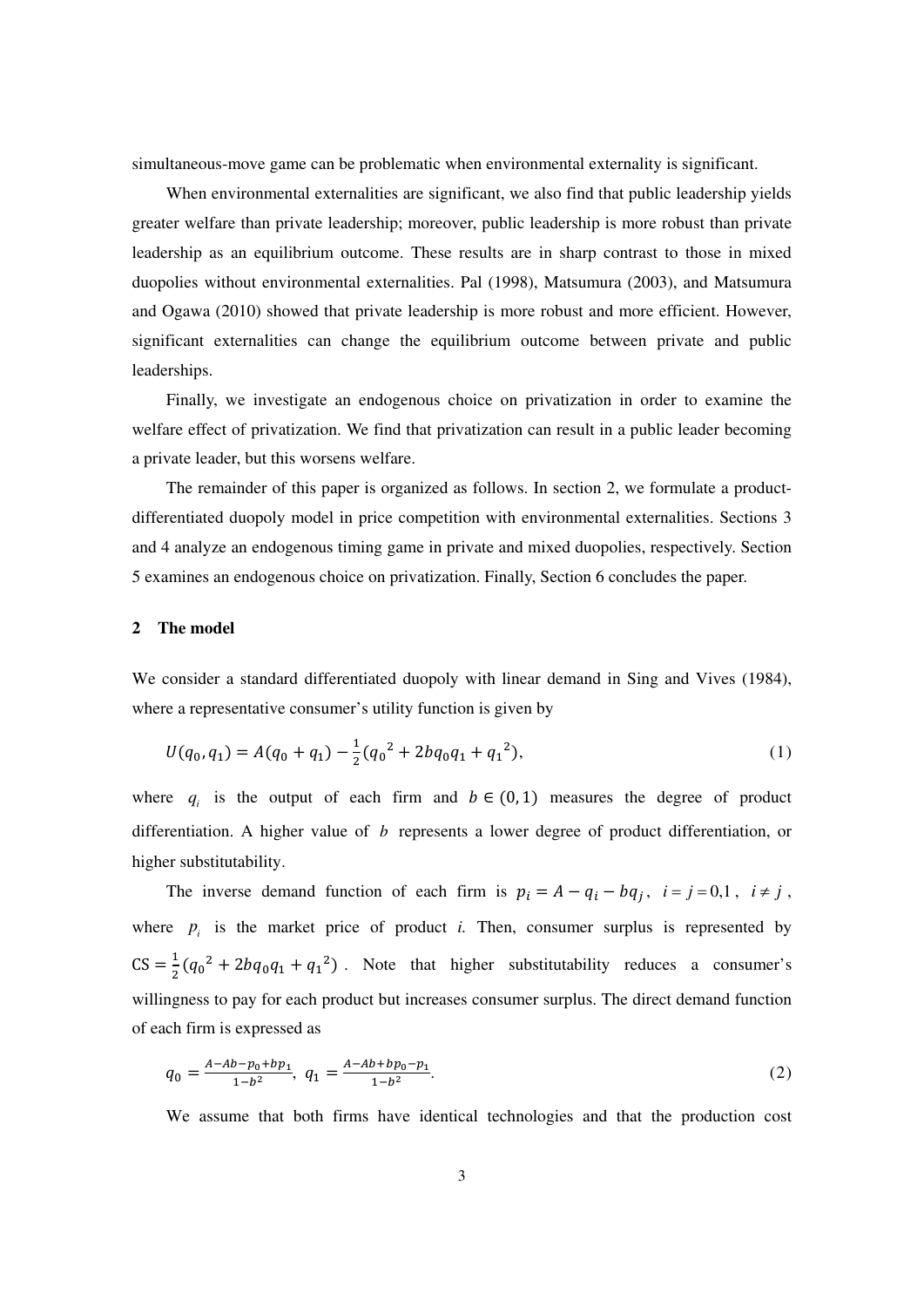function takes the quadratic form  $C(q_i) = F + \frac{q_i^2}{2}$  $\frac{di}{2}$ , where  $F = 0$  without loss of generality.

In both firms, production leads to pollution  $e_i$ , but each firm can reduce pollution by undertaking abatement activities. Suppose that firm  $i$  chooses pollution abatement level  $a_i$ ; then, the emission level of each firm is reduced to  $e_i = q_i - a_i$  by investing an amount of  $\frac{a_i^2}{2}$  $\overline{\mathbf{c}}$ in abatement activities.<sup>4</sup> The extent of environmental damage due to industrial pollution may be given by  $ED = d\sum_i e_i$ . The government imposes an environmental tax on the emission level, for which the tax rate is *t*. The resulting total tax revenue is  $T = t \sum e_i$ .

The profit of firm *i* is given by

$$
\pi_i = p_i q_i - \frac{q_i^2}{2} - t e_i - \frac{a_i^2}{2}, \quad i = 0, 1.
$$
\n(3)

*i*

Social welfare is the sum of consumer surplus *CS*, the profit of both firms  $\pi_o + \pi_1$ , and tax revenue *T* , minus environmental damage *ED* :

$$
W = CS + \pi_0 + \pi_1 + T - ED.
$$
 (4)

The game formulated by Hamilton and Slutsky (1990) proceeds as follows. In the first stage, each firm simultaneously chooses whether to move early or late. The basic game played is simultaneous if both firms choose the same period, and sequential otherwise. In the following, we examine respectively a private duopoly where both private firms compete in price and a mixed duopoly where one private firm and one public firm compete, and we compare the results.

#### **3 Private Duopoly**

In this section, we first consider a fixed-timing game in private duopolies with two firms competing in prices in a simultaneous-move game and in a sequential-move game, respectively. We then examine the first stage in an endogenous-timing game.

#### **3.1 Simultaneous-move game**

In this game, each firm chooses its price and abatement level simultaneously and independently. Assuming interior solutions and simultaneously solving the first-order conditions for

<sup>&</sup>lt;sup>4</sup> For simplicity of tractability, in line with the literature (Wang and Wang, 2009; Pal and Saha, 2015; Xu et al., 2016), we focus on end-of-pipe abatement, which is additively separable. Implicitly, we assume that both products emit the same type of pollutants.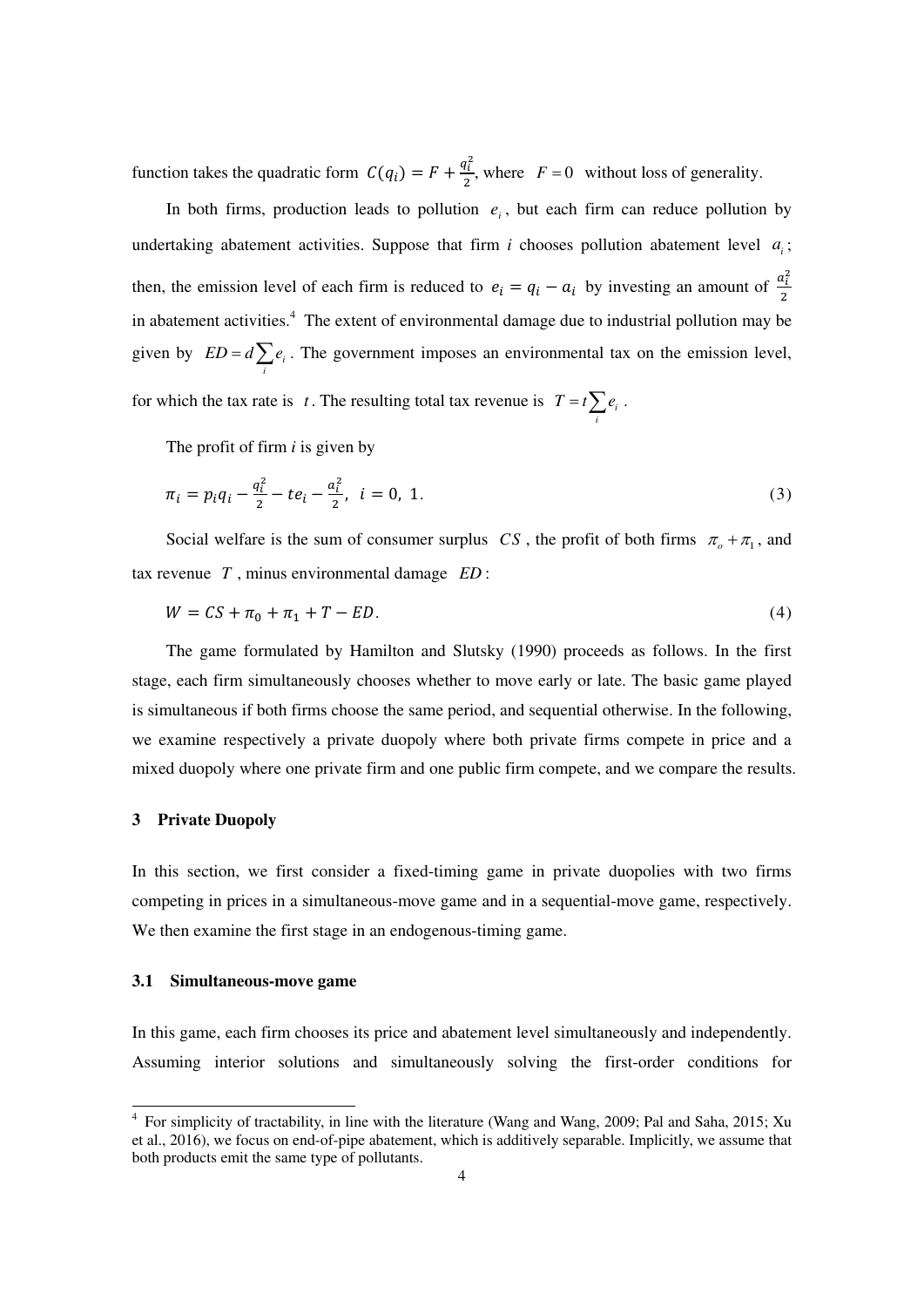maximizing the profits of both firms in (3), we obtain the following equilibrium prices and abatement levels:

$$
p_0 = p_1 = \frac{2A - Ab^2 + t + bt}{3 + b - b^2}, a_0 = a_1 = t.
$$

The social welfare in equilibrium is

$$
W = \frac{A^2(4+b-2b^2) - 2A(3+b-b^2)d + 24d - 2(1-b)(A+Ab-7bd-b^2d+b^3d)t - 2(11+7b-5b^2-2b^3+b^4)t^2}{(3+b-b^2)^2}.
$$
(5)

Differentiating social welfare with respect to *t* yields the following optimal emission tax in a simultaneous-move Bertrand game in Private duopolies  $(BP)$ :<sup>5</sup>

$$
t^{BP} = \begin{cases} \frac{12d - (1-b)(A(1+b) - bd(7+b-b^2))}{11+7b-5b^2 - 2b^3 + b^4} & \text{if } d > d_1 \\ 0 & \text{if } d \le d_1 \end{cases}
$$
 (6)

where  $d_1$  is as presented in Appendix A.<sup>6</sup> Note that when  $d > d_1$ , the optimal emission tax is increasing in both the degree of production differentiation,  $\partial t^{BP}/\partial b > 0$ , and marginal environmental damage,  $\partial t^{BP}/\partial d > 0$ . However, it is lower than the marginal environmental damage,  $0 < t^{BP} < d$  for  $b \in (0,1)$ .

In the first case, when  $d > d_1$ , we obtain the equilibrium prices, abatement levels, and quantities of the two firms, as presented in Appendix  $B$ .<sup>7</sup> The equilibrium profit of the private firm, environmental damage, and welfare are, respectively,

$$
\pi_0^{BP} = \pi_1^{BP} = \frac{m_1}{2(11+7b-5b^2-2b^3+b^4)^2}, \ ED^{BP} = \frac{2d(A(5+b-2b^2)-(4+b-b^2)^2d)}{11+7b-5b^2-2b^3+b^4}d,
$$
  
\n
$$
W^{BP} = \frac{A^2(5+b-2b^2)-2Ad(5+b-2b^2)+(4+b-b^2)^2d^2}{11+7b-5b^2-2b^3+b^4}.
$$
\n(7)

In the second case, when  $d \leq d_1$ , the optimal emission tax is zero. The equilibrium profit of the private firm, environmental damage, and welfare are, respectively,

$$
\pi_0^{BP} = \pi_1^{BP} = \frac{A^2(3-2b^2)}{2(3+b-b^2)^2}, \ ED^{BP} = \frac{2Ad}{3+b-b^2},
$$
  

$$
W^{BP} = \frac{A(A(4+b-2b^2)-2(3+b-b^2)d)}{(3+b-b^2)^2}
$$
 (8)

<sup>&</sup>lt;sup>5</sup> Note that the optimal emission tax can be negative when environmental externality is insignificant under duopolistic competition. Note also that the equilibrium abatement level becomes zero when a nonpositive emission tax is imposed. In order to eliminate this trivial and unrealistic situation, we focus on non-negative emission taxes in the remaining analysis.

<sup>&</sup>lt;sup>6</sup> For the sake of expositional convenience, we provide  $d_i$ ,  $m_i$ , and  $n_i$  in Appendix A. <sup>7</sup> For the sake of expositional convenience, we provide  $p_i$ ,  $a_i$ , and  $q_i$  in Appendix B.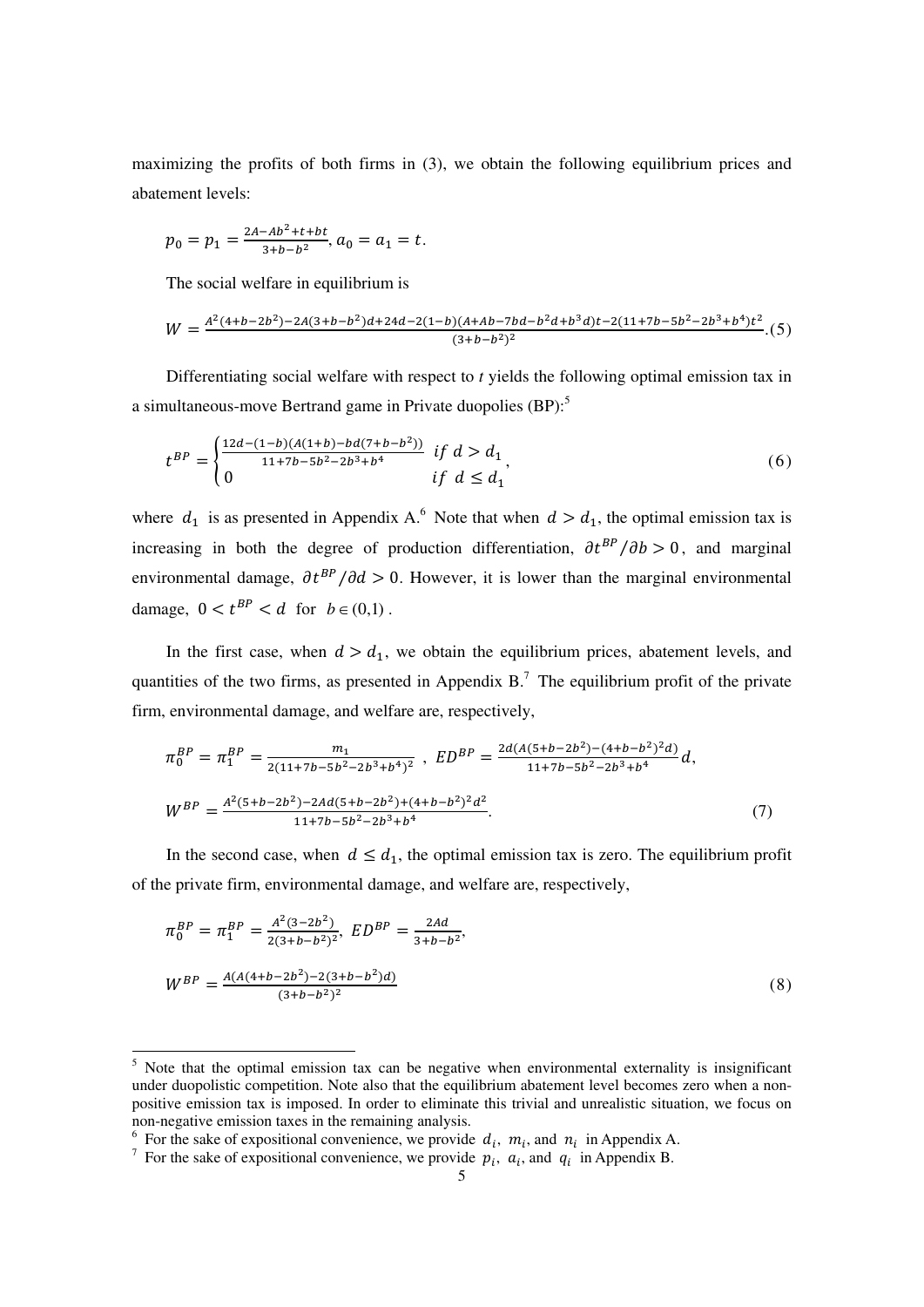#### **3.2 Sequential-move game**

In this game, first firm 0 and then firm 1 choose their price and abatement levels sequentially. Then, assuming interior solutions, the first-order conditions of firm 1 to maximize its profits in (3) provide the following reaction function:

$$
P_1 = \frac{(1-b)(A(b^2-2)-(1+b)t)-b(2-b^2)p_0}{-3+2b^2}, \ a_1 = t. \tag{9}
$$

Now, the first-order conditions of firm 0 to maximize its profits in (3) with the reaction function of firm 1 in (9) provide the following equilibrium prices and abatement levels:

$$
P_0 = \frac{3A(2-b^2)(3-b-b^2)+(3+2b)(3-3b^2+b^3)t}{27-24b^2+5b^4}, \ a_0 = t.
$$
  

$$
p_1 = \frac{A(2-b^2)(9-3b-4b^2+b^3)+(9+6b-7b^2-5b^3+b^4+b^5)t}{27-24b^2+5b^4}, \ a_1 = t.
$$

The social welfare in equilibrium is

$$
W = \frac{m_2}{(27 - 24b^2 + 5b^4)^2}.
$$
 (10)

Differentiating social welfare with respect to *t* yields the following optimal emission tax in a sequential-move Leadership game in Private duopolies (LP):

$$
t^{LP} = \begin{cases} \frac{m_3}{2(891 - 27b - 1512b^2 + 15b^3 + 952b^4 + b^5 - 263b^6 - b^7 + 27b^8)} & \text{if } d > d_2\\ 0 & \text{if } d \le d_2 \end{cases}
$$
(11)

Note that when  $d > d_2$ , the optimal emission tax also increases in both the degree of production differentiation,  $\partial t^{LP}/\partial b > 0$ , and marginal environmental damage,  $\partial t^{LP}/\partial d > 0$ . Note also that it is lower than the marginal environmental damage,  $0 < t^{LP} < d$ , for  $b \in (0,1)$ .

In the first case, when  $d > d_2$ , the equilibrium profit of the private firm, environmental damage, and welfare are, respectively,

$$
\pi_{0}^{LP} = \frac{m_{6}}{8(891-27b-1512b^{2}+15b^{3}+952b^{4}+b^{5}-263b^{6}-b^{7}+27b^{8}))^{2}},
$$
\n
$$
\pi_{1}^{LP} = \frac{m_{7}}{8(891-27b-1512b^{2}+15b^{3}+952b^{4}+b^{5}-263b^{6}-b^{7}+27b^{8}))^{2}},
$$
\n
$$
ED^{LP} = \frac{A(1620-756b-2268b^{2}+924b^{3}+1116b^{4}-368b^{5}-220b^{6}+48b^{7}+13b^{8})-(72-6b-58b^{2}+2b^{3}+11b^{4})^{2}d}{2(891-27b-1512b^{2}+15b^{3}+952b^{4}+b^{5}-263b^{6}-b^{7}+27b^{8})}d,
$$
\n
$$
W^{LP} = \frac{m_{8}}{4(891-27b-1512b^{2}+15b^{3}+952b^{4}+b^{5}-263b^{6}-b^{7}+27b^{8})}.
$$
\n(12)

In the second case, when  $d \leq d_2$ , the optimal emission tax is zero. The equilibrium profit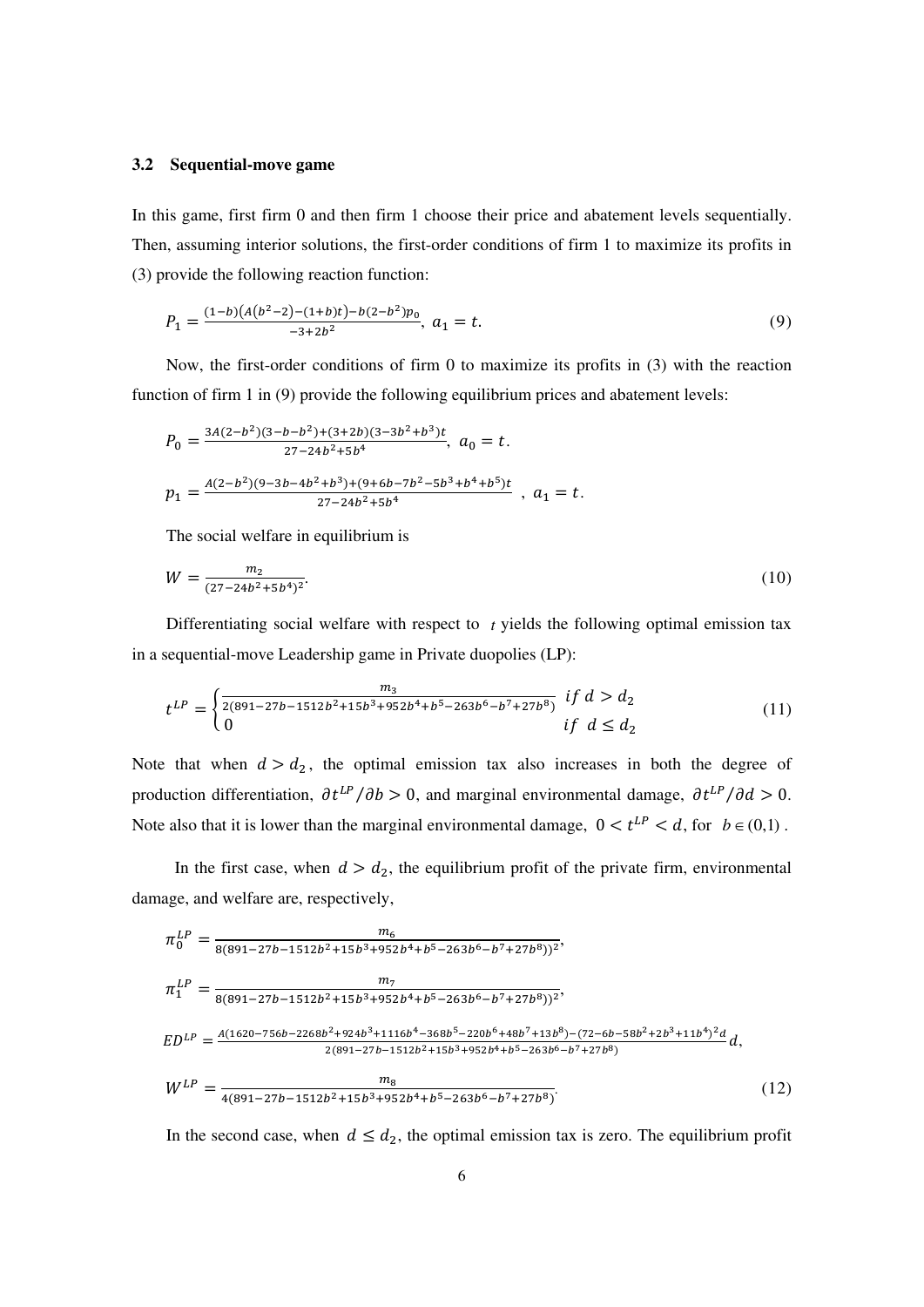of the private firm, environmental damage, and welfare are, respectively,

$$
\pi_{0}^{LP} = \frac{A^{2}(3-b-b^{2})^{2}}{2(27-24b^{2}+5b^{4})}, \ \pi_{1}^{LP} = \frac{A^{2}(3-2b^{2})(9-3b-4b^{2}+b^{3})^{2}}{2(27-24b^{2}+5b^{4})^{2}}, \ ED^{LP} = \frac{A(18-6b-10b^{2}+2b^{3}+b^{4})d}{27-24b^{2}+5b^{4}},
$$
\n
$$
W^{LP} = \frac{A^{2}(324-135b-486b^{2}+183b^{3}+251b^{4}-79b^{5}-51b^{6}+11b^{7}+3b^{8})-(3-b^{2})(9-5b^{2})(18-6b-10b^{2}+2b^{3}+b^{4})Ad}{(27-24b^{2}+5b^{4})^{2}}.
$$
\n(13)

#### **3.3 Comparison**

**Proposition 1** *In private duopolies, the optimal emission tax is lower than marginal environmental damage, and its level in sequential-move games is lower than that in simultaneousmove games.* 

*Proof:* Comparing the values, we have  $d_1 < d_2$ . Thus, (i) when  $0 \le d \le d_1$ ,  $t^{LP} = t^{BP} = 0$ ; (ii) when  $d_1 < d \leq d_2$ ,  $t^{LP} = 0 < t^{BP}$ ; and (iii) when  $d > d_2$ ,  $0 < t^{LP} < t^{BP}$ . Q.E.D.

This implies that a simultaneous-move game produces more output and thus more emission and higher welfare in price competition. Thus, we have the following proposition.

**Proposition 2** *In private duopolies, environmental damage and social welfare are lower in a sequential-move game.* 

*Proof:* We can easily show that  $ED^{LP} < ED^{BP}$  and  $W^{LP} < W^{BP}$ . Q.E.D.

## **3.4 Endogenous timing game**

We now discuss the first-stage choice in an endogenous timing game under price competition in private duopolies. Each firm  $i$  ( $i = 0,1$ ) simultaneously chooses whether to move early ( $T_i = 1$ ) or late  $(T_i = 2)$ . If both firms choose the same period, the equilibrium is a simultaneous-move game. Otherwise, the equilibrium is a sequential-move game. Table 1 provides the payoff matrix of the observable delay game in private duopolies.

Table 1: Payoff matrix in private duopolies

| Firm 0/1  | $T_1 = 1$                  | $T_1 = 2$                  |
|-----------|----------------------------|----------------------------|
| $T_0 = 1$ | $(\pi_0^{BP}, \pi_1^{BP})$ | $(\pi_0^{LP}, \pi_1^{LP})$ |
| $T_0 = 2$ | $(\pi_1^{LP}, \pi_0^{LP})$ | $(\pi_0^{BP}, \pi_1^{BP})$ |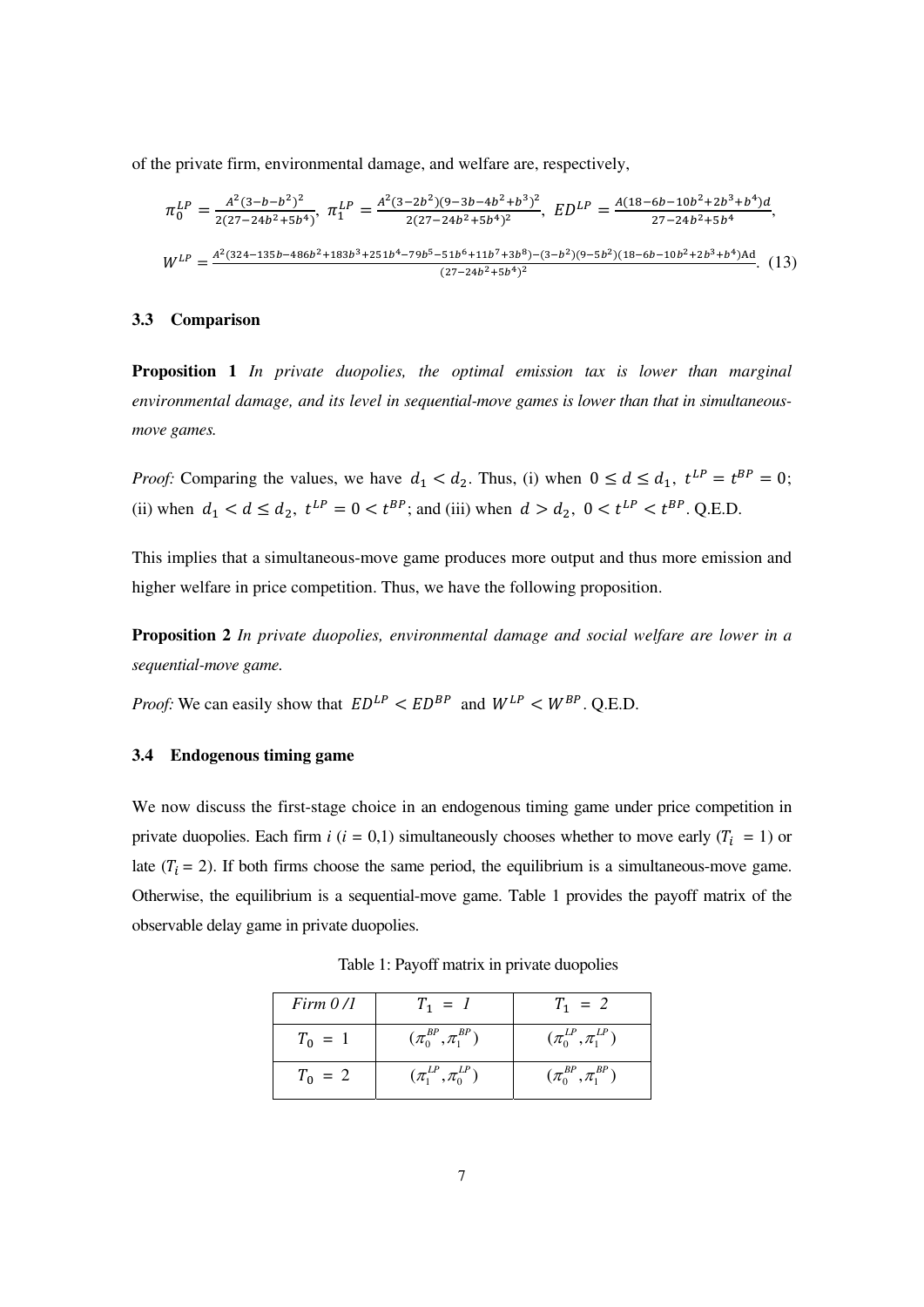#### **Proposition 3** *In private duopolies,*

- *(i)* when  $d \in [0, d_3)$ , two sequential-move outcomes,  $(T_0, T_1) = (1, 2)$  and  $(T_0, T_1) = (2, 1)$ , *are the unique equilibrium outcomes.*
- *(ii)* when  $d = d_3$ , two sequential-move outcomes,  $(T_0, T_1) = (1, 2)$ ,  $(T_0, T_1) = (2, 1)$ , and one *simultaneous-move outcome,*  $(T_0, T_1) = (2,2)$ *, are the equilibrium outcomes;*
- *(iii)* when  $d \in (d_3, d_4)$ , one simultaneous-move outcome,  $(T_0, T_1) = (2,2)$ , is the equilibrium *outcome;*
- *(iv) otherwise, two simultaneous-move outcomes,*  $(T_0, T_1) = (1,1)$  *and*  $(T_0, T_1) = (2,2)$ *, are the equilibrium outcomes.*

*Proof:* Comparing the values, we have  $d_2 < d_3 < d_4$ . Then, the profit ranks are as follows: (i)  $\pi_0^{BP} = \pi_1^{BP} \frac{<}{>}$  $\leq \pi_0^{LP}$  if  $d >$  $\leq d_3$ ; and (ii)  $\pi_0^{BP} = \pi_1^{BP} \leq$  $\frac{1}{2} \pi_1^{LP}$  if  $d \leq$  $\frac{1}{6}d_4$ . Q.E.D.

The proposition represents that private duopolies in price competition with optimal emission tax yield a sequential-move outcome in equilibrium when the environmental externality is insignificant. This result is consistent with the observable delay game without environmental externality, as formulated by Hamilton and Slutsky (1990). On the other hand, under price competition with significant environmental externality, a simultaneous-move outcome appears in equilibrium, which is sharply different from the previous results when environmental externality is not considered.

#### **4 Mixed duopoly**

In this section, we examine a mixed duopoly in which firm 0 is a welfare-maximizing public firm and firm 1 is a profit-maximizing private firm. Similarly, we first consider fixed timing games in mixed duopolies where both public and private firms compete in prices in a simultaneous-move game and in two different sequential-move games, public leadership and private leadership. We then examine the endogenous timing game.

#### **4.1 Simultaneous-move game**

In this game, both firms choose their prices and abatement levels simultaneously and independently. Assuming interior solutions, we simultaneously solve the first-order conditions of firm 0 to maximize welfare in (4) and those of firm 1 to maximize its profits in (3), to obtain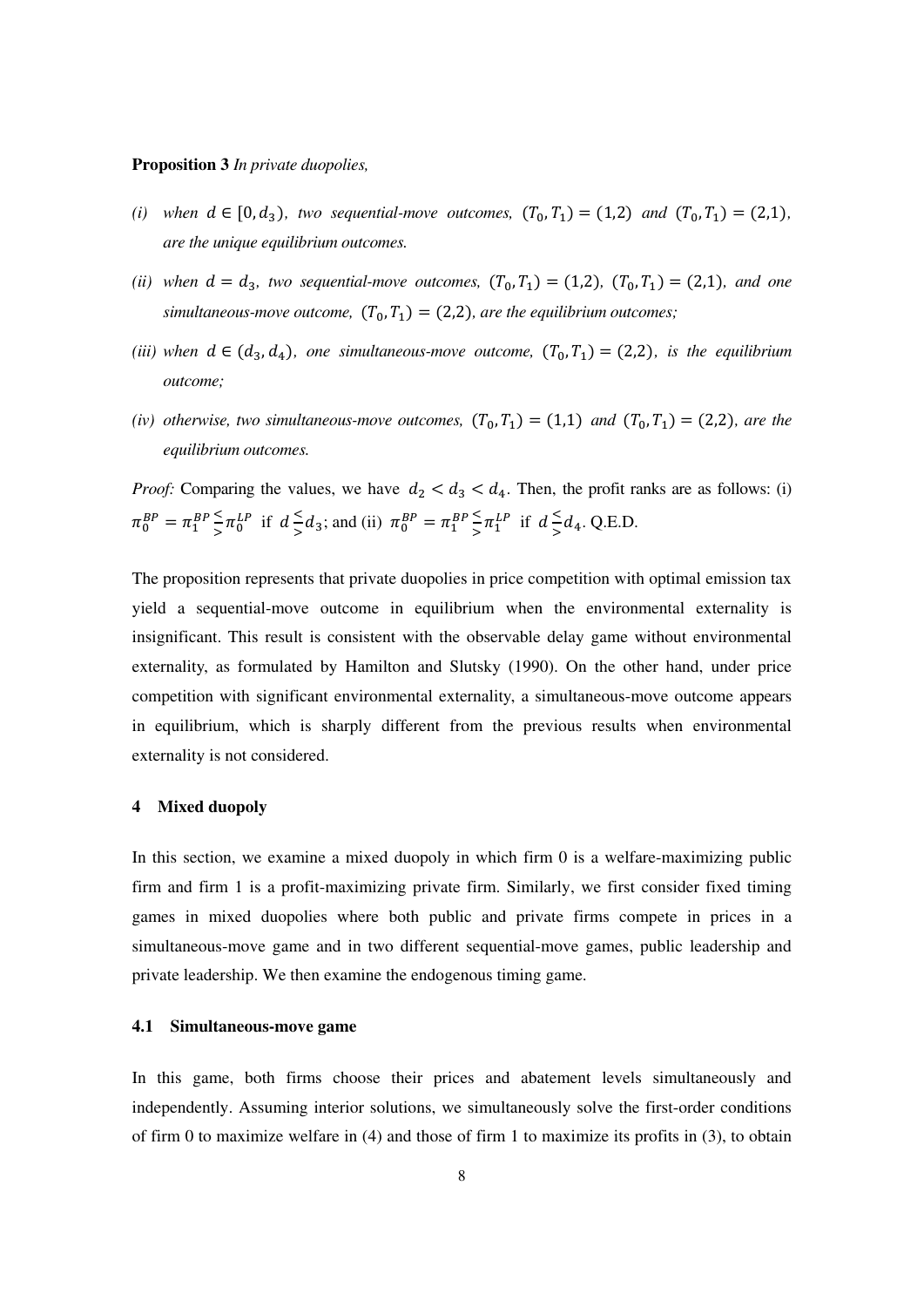the following equilibrium prices and abatement levels:

$$
p_0 = \frac{A(3-2b^2-b^3+b^4)+(1-b)(3-2b^2)d+b(3-b^2)t}{6-4b^2+b^4},
$$
  
\n
$$
p_1 = \frac{(2-b^2)(A(2-b)+(1-b)bd)+2t}{6-4b^2+b^4},
$$
  
\n
$$
a_0 = d, \ a_1 = t.
$$

The social welfare in equilibrium is

$$
W = \frac{n_1}{2(6 - 4b^2 + b^4)^2}.
$$
 (14)

Then, differentiating social welfare with respect to *t* yields the following optimal emission tax in a simultaneous-move Bertrand game in Mixed duopolies (BM):

$$
t^{BM} = \begin{cases} \frac{2A(2-b)(b-1)(1+b)+(48-2b-54b^2+2b^3+28b^4-8b^6+b^8)d}{44-50b^2+28b^4-8b^6+b^8} & \text{if } d > d_5\\ 0 & \text{if } d \le d_5 \end{cases} (15)
$$

Note that when  $d > d_5$ , the optimal emission tax is increasing in both the degree of production differentiation,  $\partial t^{BM}/\partial b > 0$ , and marginal environmental damage,  $\partial t^{BM}/\partial d > 0$ . However, it is lower than the marginal environmental damage,  $0 < t^{BM} < d$  for  $b \in (0,1)$ .

In the first case, when  $d > d_5$ , we obtain the equilibrium prices, abatement levels, and quantities of the two firms. Note that the price of the public firm is lower than that of the private firm, whereas the output of the public firm is larger; that is,  $p_0^{BM} < p_1^{BM}$  and  $q_0^{BM} > q_1^{BM}$ . This shows that the public firm sets a lower price than the private firm, which does not consider consumer surplus. Furthermore, the abatement of the public firm is larger than that of the private firm, which does not consider environmental damage,  $a_0^{BM} > a_1^{BM}$ .

The equilibrium profit of the private firm, environmental damage, and welfare are, respectively, as follows:

$$
\pi_1^{BM} = \frac{n_2}{2(44-50b^2+28b^4-8b^6+b^8)^2},
$$
\n
$$
ED^{BM} = \frac{A(42-24b-30b^2+20b^3+9b^4-7b^5-b^6+b^7)-d(130-24b-130b^2+20b^3+65b^4-7b^5-17b^6+b^7+2b^8)}{44-50b^2+28b^4-8b^6+b^8}d,
$$
\n
$$
W^{BM} = \frac{n_3}{44-50b^2+28b^4-8b^6+b^8}.
$$
\n(16)

In the second case, when  $d \leq d_5$ , the optimal emission tax is zero. This yields the following results in equilibrium: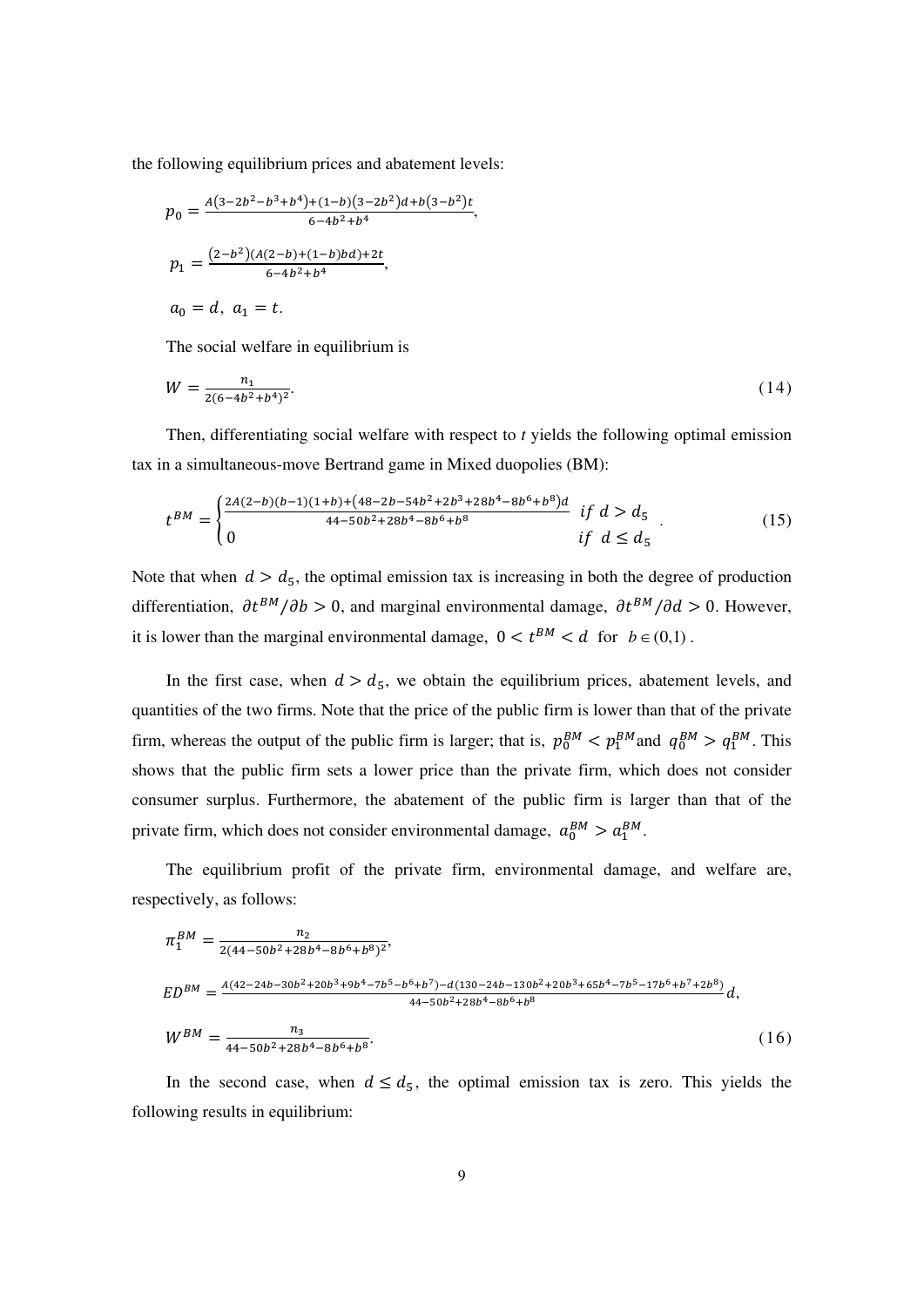$$
\pi_1^{BM} = \frac{(3-2b^2)(A(2-b)+(1-b)bd)^2}{2(6-4b^2+b^4)^2},
$$
  
\n
$$
ED^{BM} = \frac{A(5-3b-b^2+b^3)-(9-4b-4b^2+b^3+b^4)d}{6-4b^2+b^4}d,
$$
  
\n
$$
W^{BM} = \frac{n_4}{2(6-4b^2+b^4)^2}.
$$
\n(17)

#### **4.2 Sequential-move game with public leadership**

In this game, first the public firm and then the private firm choose their price and abatement levels sequentially. Assuming interior solutions, the first-order conditions of firm 1 to maximize its profits in (3) provide the reaction function in (9). Then, the welfare-maximizing prices and pollution abatement levels of the public firm in the second stage yield the following:

$$
p_0 = \frac{A^{(9-2b-7b^2+2b^4)+(3-b-b^2)(3-2b^2)d+b(5-2b^2)t}}{2(9-8b^2+2b^4)}, \ a_0 = d.
$$
  

$$
p_1 = \frac{(2-b^2)(A(2-b)(3-b^2)+b(3b-b^2)d)+(6-4b^2+b^4)t}{2(9-8b^2+2b^4)}, \ a_1 = t.
$$

The social welfare in equilibrium is

$$
W = \frac{n_5}{4(9 - 8b^2 + 2b^4)}.\tag{18}
$$

Now, differentiating social welfare with respect to *t* yields the following optimal emission tax in a sequential-move public Leadership in Mixed duopolies (LM):

$$
t^{LM} = \begin{cases} \frac{A(2-b)(b-1)(1+b)+(24-b-19b^2+b^3+4b^4)d}{22-17b^2+4b^4} & \text{if } d > d_6\\ 0 & \text{if } d \le d_6 \end{cases} (19)
$$

Note that when  $d > d_6$ , the optimal emission tax is increasing in both the degree of production differentiation,  $\partial t^{LM}/\partial b > 0$ , and degree of marginal environmental damage,  $\partial t^{LM}/\partial d > 0$ . Note also that it is lower than the marginal environmental damage,  $0 < t^{LM} < d$ , for  $b \in (0,1)$ .

In the first case, when  $d > d_6$ , the price of the public firm is lower than that of the private firm, whereas the output of the public firm is larger; that is,  $p_0^{LM} < p_1^{LM}$  and  $q_0^{LM} > q_1^{LM}$ . Furthermore, the abatement of the public firm is larger than that of the private firm,  $a_0^{LM} > a_1^{LM}$ .

The equilibrium profit of the private firm, environmental damage, and welfare are, respectively,

$$
\pi_1^{LM} = \frac{n_6}{2(22 - 17b^2 + 4b^4)^2},
$$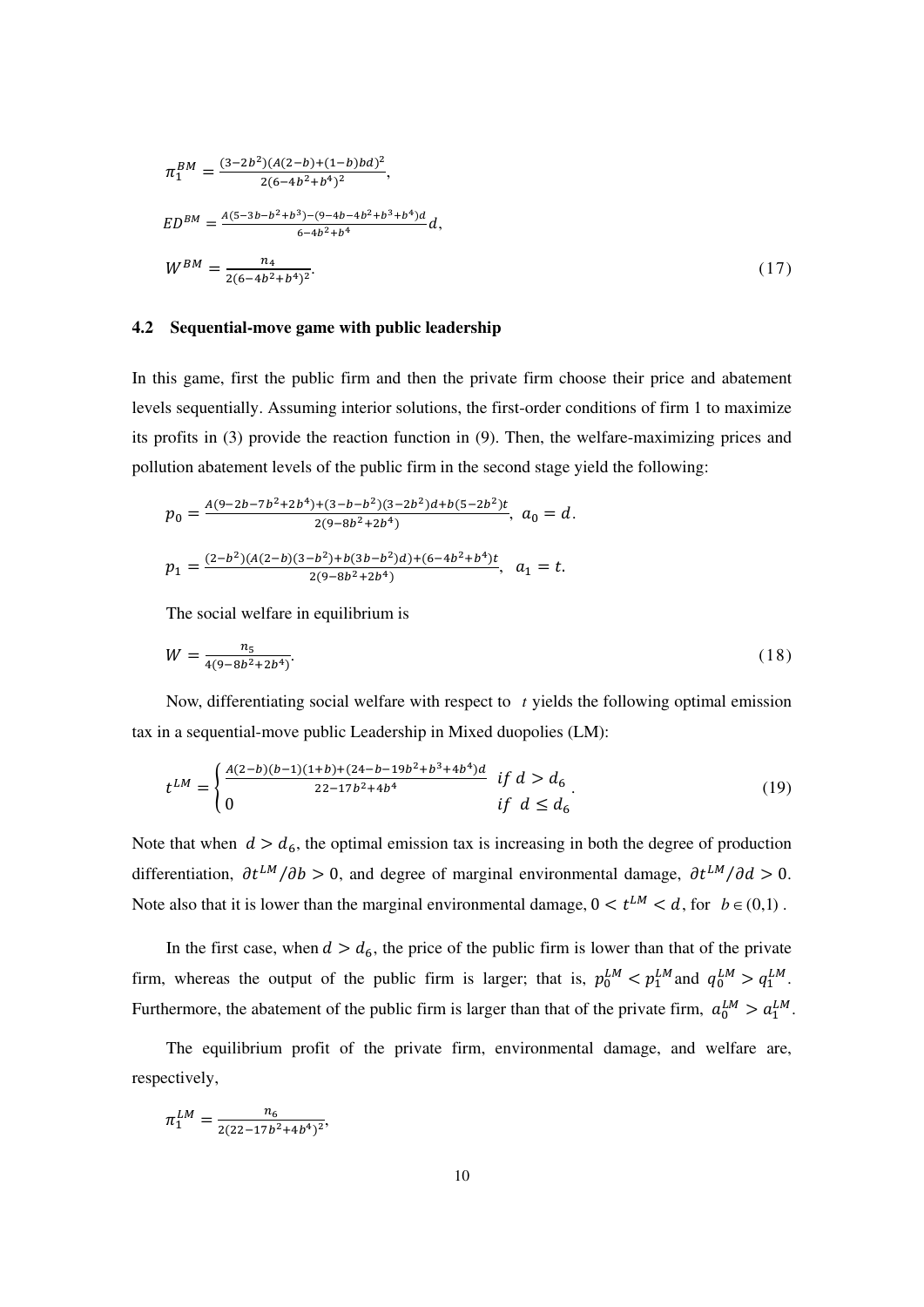$$
ED^{LM} = \frac{A(21 - 10b - 10b^2 + 4b^3 + b^4) - d(65 - 10b - 44b^2 + 4b^3 + 9b^4)}{22 - 17b^2 + 4b^4}d,
$$
  
\n
$$
W^{LM} = \frac{A^2(21 - 10b - 10b^2 + 4b^3 + b^4) - 2Ad(21 - 10b - 10b^2 + 4b^3 + b^4) + (65 - 10b - 44b^2 + 4b^3 + 9b^4)d^2}{2(22 - 17b^2 + 4b^4)}
$$
\n(20)

In the second case, when  $d \leq d_6$ , the optimal emission tax is zero. This yields the following results in equilibrium:

$$
\pi_1^{LM} = \frac{(3-2b^2)(A(2-b)(3-b^2)+b(3-b-b^2)d)^2}{8(9-8b^2+2b^4)^2},
$$
  
\n
$$
ED^{LM} = \frac{A(15-7b-8b^2+3b^3+b^4)-(27-6b-21b^2+2b^3+5b^4)d}{2(9-8b^2+2b^4)}d,
$$
  
\n
$$
W^{LM} = \frac{A^2(17-8b-10b^2+4b^3+b^4)-2A(15-7b-8b^2+3b^3+b^4)d+(27-6b-21b^2+2b^3+5b^4)d^2}{4(9-8b^2+2b^4)}.
$$
\n(21)

#### **4.3 Sequential-move game with private leadership**

In this game, first the private firm and then the public firm choose their price and abatement levels sequentially. Assuming interior solutions, the first-order conditions of firm 0 to maximize the welfare in (4) provide the following reaction function:

$$
P_0 = \frac{(1-b)^2 (A+d+bd)+b(3-b^2)p_1}{2}, \ a_0 = d. \tag{22}
$$

Then, the profit-maximizing price and pollution abatement level of the private firm in the second stage yield the following results:

$$
P_1 = \frac{(4-b^2)(A(2-b)+(1-b)bd)-2(2-b^2)t}{12-8b^2+b^4}, \ a_1 = t,
$$
  

$$
P_0 = \frac{A(6-4b^2+b^3)+(1-b)(6-4b^2+b^4)d+b(6-5b^2+b^4)t}{12-8b^2+b^4}, \ a_0 = d.
$$

The social welfare in equilibrium is

$$
W = \frac{n_7}{2(12 - 8b^2 + b^4)^2}.
$$
\n(23)

Now, differentiating social welfare with respect to *t* yields the following optimal emission tax in a sequential-move private leadership (or public Followership) Mixed duopolies (FM):

$$
t^{FM} = \begin{cases} \frac{4A(b-2)+(96-4b-72b^2+16b^4-b^6)d}{(2-b^2)(44-14b^2+b^4)} & \text{if } d > d_7\\ 0 & \text{if } d \le d_7 \end{cases}
$$
 (24)

In the first case when  $d > d_7$ , the optimal emission tax first increases and then decreases as the degree of production differentiation increases; that is,  $\partial t^{FM}/\partial b \ge 0$  if  $0 < b \le 0.35$  and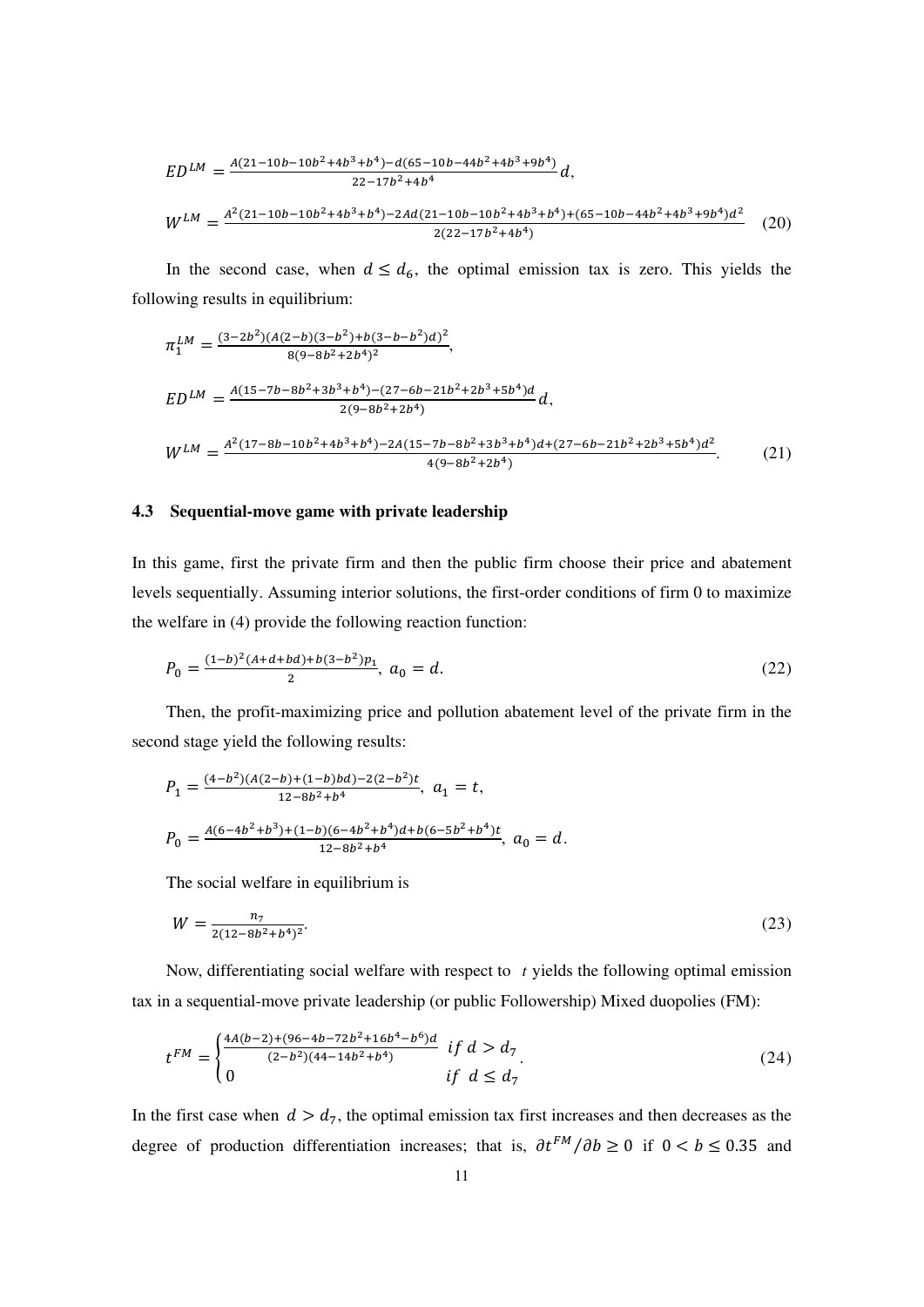$\partial t^{FM}/\partial b \le 0$  if  $0.35 \le b < 1$ . However, it is lower than the marginal environmental damage and increases as the marginal environmental damage increases; that is,  $0 < t^{FM} < d$  and  $\partial t^{FM}/\partial d > 0$  for  $b \in (0,1)$ .

When we substitute  $t^{FM}$  into  $p_i$ ,  $a_i$ , and  $q_i$ , the price of the public firm is lower than that of the private firm, but the output of the public firm is larger than that of the private firm; that is,  $P_0^{FM} < P_1^{FM}$  and  $q_0^{FM} > q_1^{FM}$ . Furthermore, the abatement of the public firm is larger than that of the private firm,  $a_0^{FM} > a_1^{FM}$ .

The equilibrium profit of the private firm, environmental damage, and welfare are, respectively,

$$
\pi_1^{FM} = \frac{n_8}{2(2-b^2)^2(44-14b^2+b^4)^2},
$$
\n
$$
ED^{FM} = \frac{2A(42-24b-21b^2+11b^3+2b^4-b^5)-2d(130-24b-93b^2+11b^3+18b^4-b^5-b^6)}{(2-b^2)(44-14b^2+b^4)}d,
$$
\n
$$
W^{FM} = \frac{n_9}{(2-b^2)^2(44-14b^2+b^4)}\tag{25}
$$

In the second case, when  $d \leq d_7$ , the optimal emission tax is zero. This yields the following results in equilibrium:

$$
\pi_1^{FM} = \frac{(A(2-b)+(1-b)bd)^2}{2(12-8b^2+b^4)},
$$
\n
$$
ED^{FM} = \frac{2A(5-3b-2b^2+b^3)-(18-8b-8b^2+3b^3)d}{12-8b^2+b^4}d,
$$
\n
$$
W^{FM} = \frac{n_{10}}{2(12-8b^2+b^4)^2}.
$$
\n(26)

#### **4.4 Comparison**

**Proposition 4** *In mixed duopolies, the optimal emission tax is lower than marginal environmental damage, but its level in the public (private) leadership game is the highest (lowest).* 

*Proof:* Comparing the values, we have  $d_6 < d_5 < d_7$ . Thus, (i) when  $0 \le d \le d_6$ ,  $t^{FM} =$  $t^{BM} = t^{LM} = 0$ ; (ii) when  $d_6 < d < d_5$ ,  $t^{FM} = t^{BM} = 0 < t^{LM}$ ; (iii) when  $d_5 \leq d < d_7$ ,  $t^{FM} = 0 < t^{BM} < t^{LM}$ ; and (iv) when  $d \ge d_7$ ,  $0 < t^{FM} < t^{BM} < t^{LM}$ . Q.E.D.

This implies that public leadership in a sequential-move game produces more output and thus more emission and higher welfare in price competition. Thus, we have the following proposition.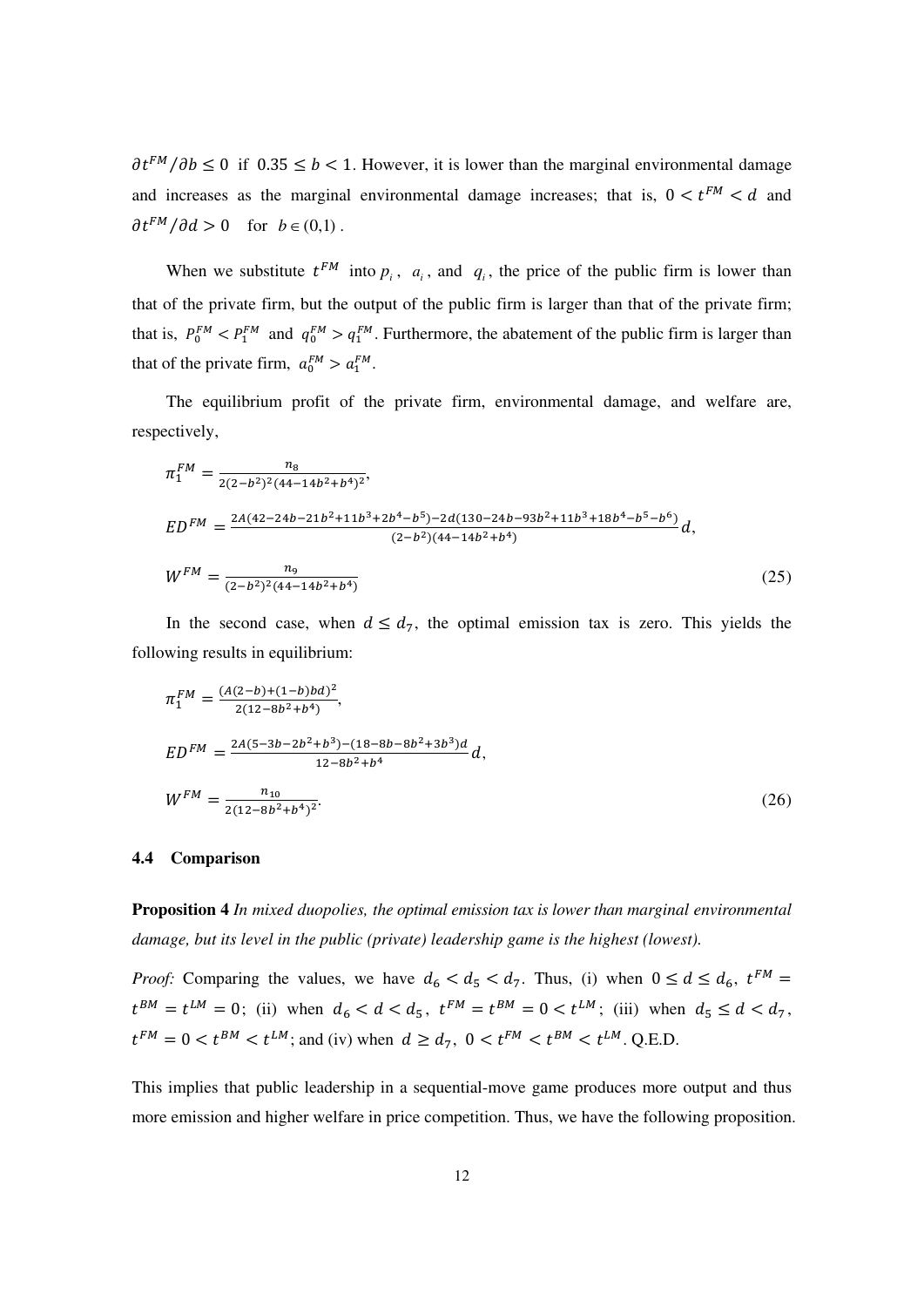**Proposition 5** *In mixed duopolies, environmental damage and social welfare are the highest (lowest) in a public (private) leadership game.* 

*Proof:* Comparing the results, we can show that  $ED^{FM} \leq ED^{BM} \leq ED^{LM}$  and  $W^{FM} \leq$  $W^{BM} < W^{LM}$ . Q.E.D.

#### **4.5 Endogenous timing game**

We now discuss the first-stage choice in an endogenous timing game under price competition in mixed duopolies. Table 2 provides the payoff matrix of the observable delay game in mixed duopolies.

Table 2: Payoff matrix in mixed duopolies

| Firm 0/1  | $T_1 = 1$              | $T_1 = 2$              |
|-----------|------------------------|------------------------|
| $T_0 = 1$ | $(W^{BP}, \pi_1^{BP})$ | $(W^{LP}, \pi_1^{LP})$ |
| $T_0 = 2$ | $(W^{FP}, \pi_1^{FP})$ | $(W^{BP}, \pi_1^{BP})$ |

**Proposition 6** *In mixed duopolies,* 

- *(i)* when  $d \in [0, d_8)$ , one simultaneous-move outcome,  $(T_0, T_1) = (1, 1)$ , is the unique *equilibrium outcome;*
- *(ii)* when  $d = d_8$ , one simultaneous-move outcome,  $(T_0, T_1) = (1,1)$ , and one sequential-move *outcome in which the public is the leader,*  $(T_0, T_1) = (1,2)$ *, are the equilibrium outcomes;*
- *(iii) otherwise, one sequential-move outcome in which the public is the leader,*  $(T_0, T_1) = (1,2)$ *, is the equilibrium outcome.*

*Proof:* Comparing the values, we have  $d_7 < d_9 < d_8$ . From Proposition 5, we also have  $W^{FM} < W^{BM} < W^{LM}$ . Finally, the profit ranks of the private firm are as follows: (i)  $\pi_1^{BM} \leq$  $\leq \pi_1^{LM}$ if  $d \frac{\epsilon}{\epsilon}$  $\leq d_8$ ; and (ii)  $\pi_1^{FM} \leq$  $\frac{1}{2} \pi_1^{BM}$  if  $d \leq$  $\frac{1}{6}d_9$ . Q.E.D.

The proposition represents that mixed duopolies in price competition with optimal emission tax yield a sequential-move outcome in equilibrium in an endogenous timing game when environmental externality is significant. This result sharply contrasts the previous literature in mixed duopolies without environmental externality. For example, Pal (1998) showed that firms in mixed duopolies decide simultaneously when competing in prices. However, price competition with environmental externality changes the competition structure in mixed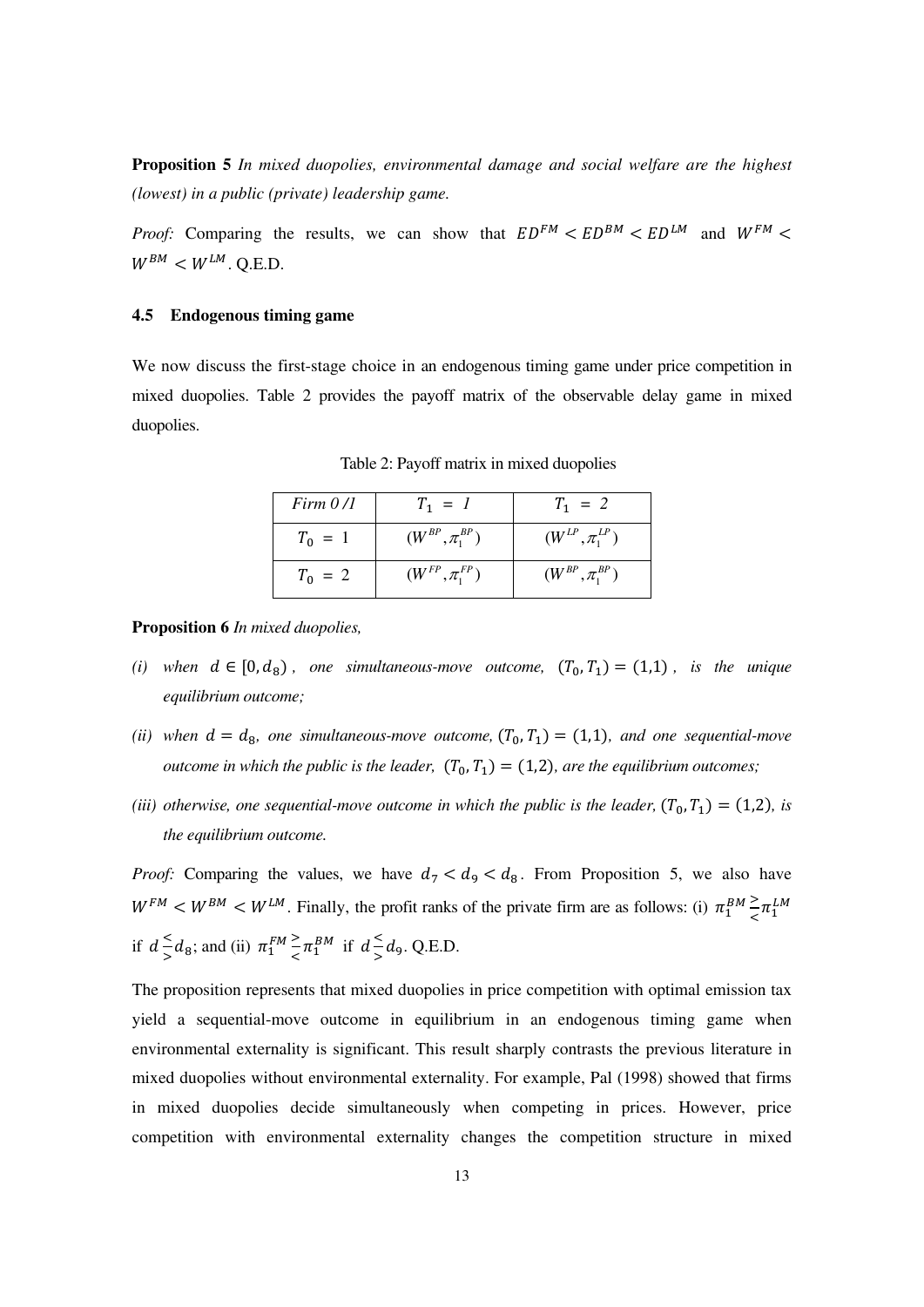duopolies. Thus, the assumption of a simultaneous-move game under significant environmental externality may be problematic because a simultaneous-move outcome does not appear in equilibrium.

Furthermore, we find that if environmental externality is insignificant, public leadership with optimal emission tax will be an equilibrium outcome in an endogenous timing game, yielding higher welfare than private leadership. Thus, welfare-improving public leadership is more robust than private leadership as an equilibrium outcome. Once again, these results sharply contrast those in mixed duopolies without environmental externality whereby private leadership is more robust and more efficient (see, e.g., Pal, 1998; Matsumura and Ogawa, 2010; Capuano and De Feo, 2010).

**Remark** In Appendix C and D, we provide a numerical example to confirm our main results examine other scenarios. $8\text{ In Appendix C}$ , we compare the equilibrium outcomes between price and quantity competition, and show that most of the results under price competition can be reversed under quantity competition. In Appendix D, we consider the equilibrium outcomes in mixed duopolies under price competition by allowing an agency problem of managers in the public firm and show that some results can be affected by managers' awareness on environmental concern.

#### **5 Endogenous choice on privatization policy**

-

We next examine the endogenous choice on privatization to discuss the welfare effect of privatization policy under price competition.

**Proposition 7** *In the region of min* $\{d_3, d_8\} < d < \max\{d_3, d_8\}$ , *a privatization policy does not change the equilibrium of an endogenous timing game, and a simultaneous-move outcome in price competition is robust unless two products are highly substitutable.* 

*Proof:* Comparing the equilibrium in the endogenous timing game in private and mixed duopolies, we obtain the following results: (i) When  $b \in (0, 0.986)$ , we have  $0 < d_3 < d_8$ . Thus, a simultaneous-move outcome is still an equilibrium under privatization when  $d_3 < d < d_8$ . *(ii)* When  $b \in (0.986, 1)$ *,* we have  $0 < d_8 < d_3$ . Thus, a sequential-move outcome is still an equilibrium under privatization when  $d_8 < d < d_3$ . Q.E.D.

<sup>&</sup>lt;sup>8</sup> Recent research on the endogenous choice between price and quantity contract, see Balogh and Tasnadi (2012), Matsumura and Ogawa (2014), Naya (2015) and Din and Sun (2016). Regarding agency problem of the public firm, see Bárcena-Ruiz and Garzon (2006), Pal and Saha (2015), and Xu, et al. (2016).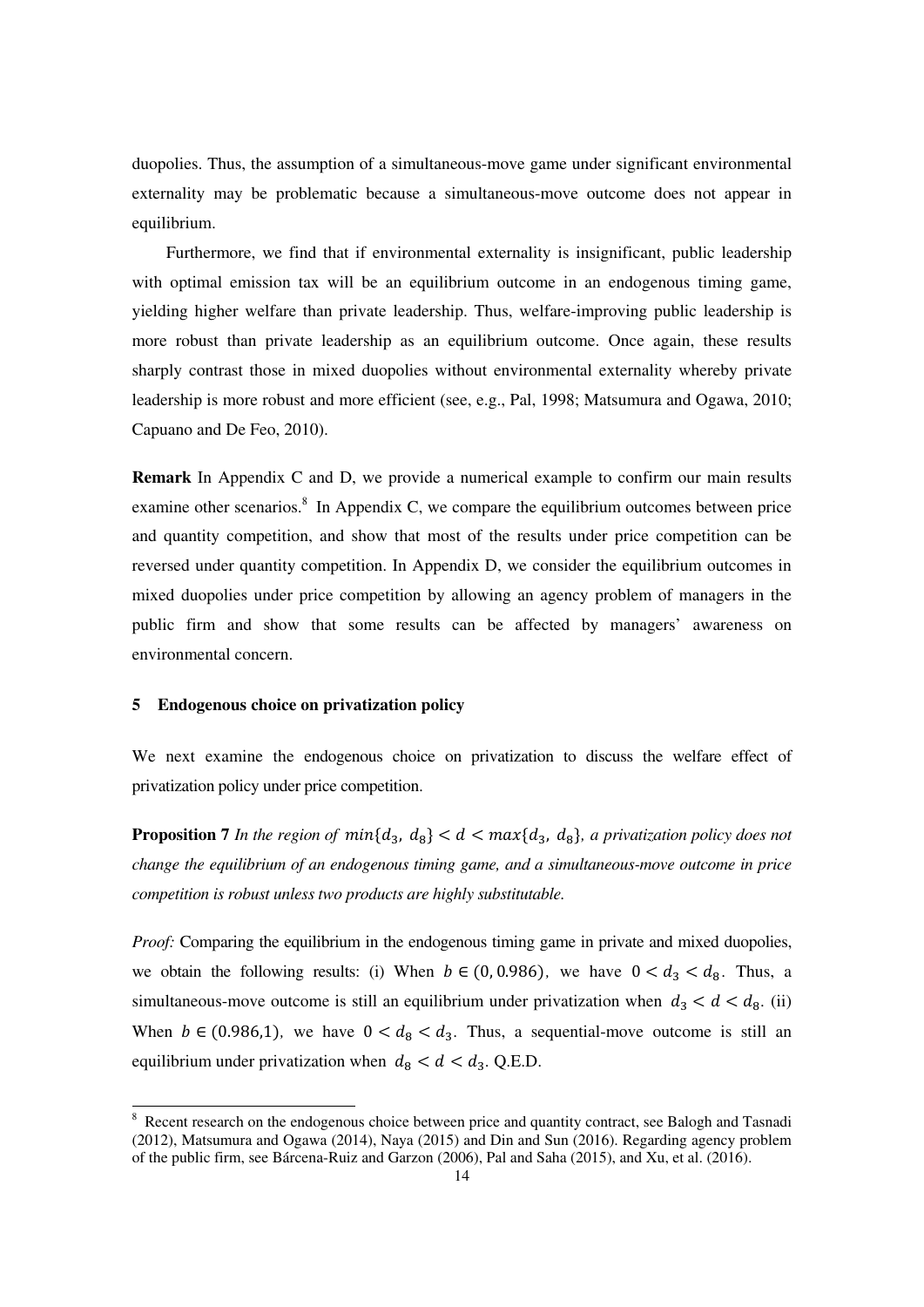This proposition indicates that privatization policy can change the equilibrium of an endogenous timing game when environmental damage is sufficiently small or large. In particular, when environmental damage is sufficiently small (large), a simultaneous-move (sequential-move) outcome will become a sequential-move (simultaneous-move) outcome under privatization. This supports the findings of the previous literature on price competition without environmental externalities that private duopoly firms decide sequentially (see Hamilton and Slutsky, 1990) whereas mixed duopoly firms decide simultaneously (see Bárcena-Ruiz, 2007). However, when environmental externalities are very significant, the results are surprisingly reversed. That is, mixed duopolies decide sequentially but private duopolies decide simultaneously after privatization.

This proposition also indicates that the equilibrium of an endogenous timing game depends on the degree of product differentiation. If  $min\{d_3, d_{10}\} < d < max\{d_3, d_{10}\}$ , the equilibrium will be a simultaneous-move (sequential-move) outcome when two products are less (more) substitutable. For example, if the two products are almost homogeneous goods, privatization would result in a public leader becoming a private leader.

#### **Proposition 8** *Privatization policy in an endogenous timing game lowers social welfare.*

*Proof:* Comparing the welfare in the endogenous timing game in private and mixed duopolies, we obtain the following results: (i) When  $b \in (0, 0.986)$ , we have  $0 < d_3 < d_8$ . Thus,  $W^{LP}$  $W^{BM}$  when  $0 < d < d_7$ ;  $W^{BP} < W^{BM}$  when  $d_3 < d < d_8$ ; and  $W^{BP} < W^{LM}$  when  $d > d_8$ . (ii) When  $b = 0.986$ , we have  $d_3 = d_8$ . Thus,  $W^{LP} < W^{BM}$  when  $0 < d < d_3 = d_8$  and  $W^{BP} < W^{LM}$  when  $d > d_3 = d_8$ . (iii) When  $b \in (0.986, 1)$ , we have  $0 < d_8 < d_3$ . Thus,  $W^{LP} < W^{BM}$  when  $0 < d < d_8$ ;  $W^{LP} < W^{LM}$  when  $d_8 < d < d_3$ ; and  $W^{BP} < W^{LM}$  when  $d > d_3$ . Q.E.D.

This proposition resembles the results of Fjell and Heywood (2004), who examined a mixed oligopoly with homogenous outputs, to find that without environmental externalities, privatization results in a public leader becoming a private leader and reduces both output and welfare. Furthermore, Heywood and Ye (2009) incorporated endogenous timing into a quantity setting game and demonstrated that privatization will always lower social welfare. We also confirmed that privatization will always lower social welfare in an endogenous timing game with environmental externalities and emission taxes.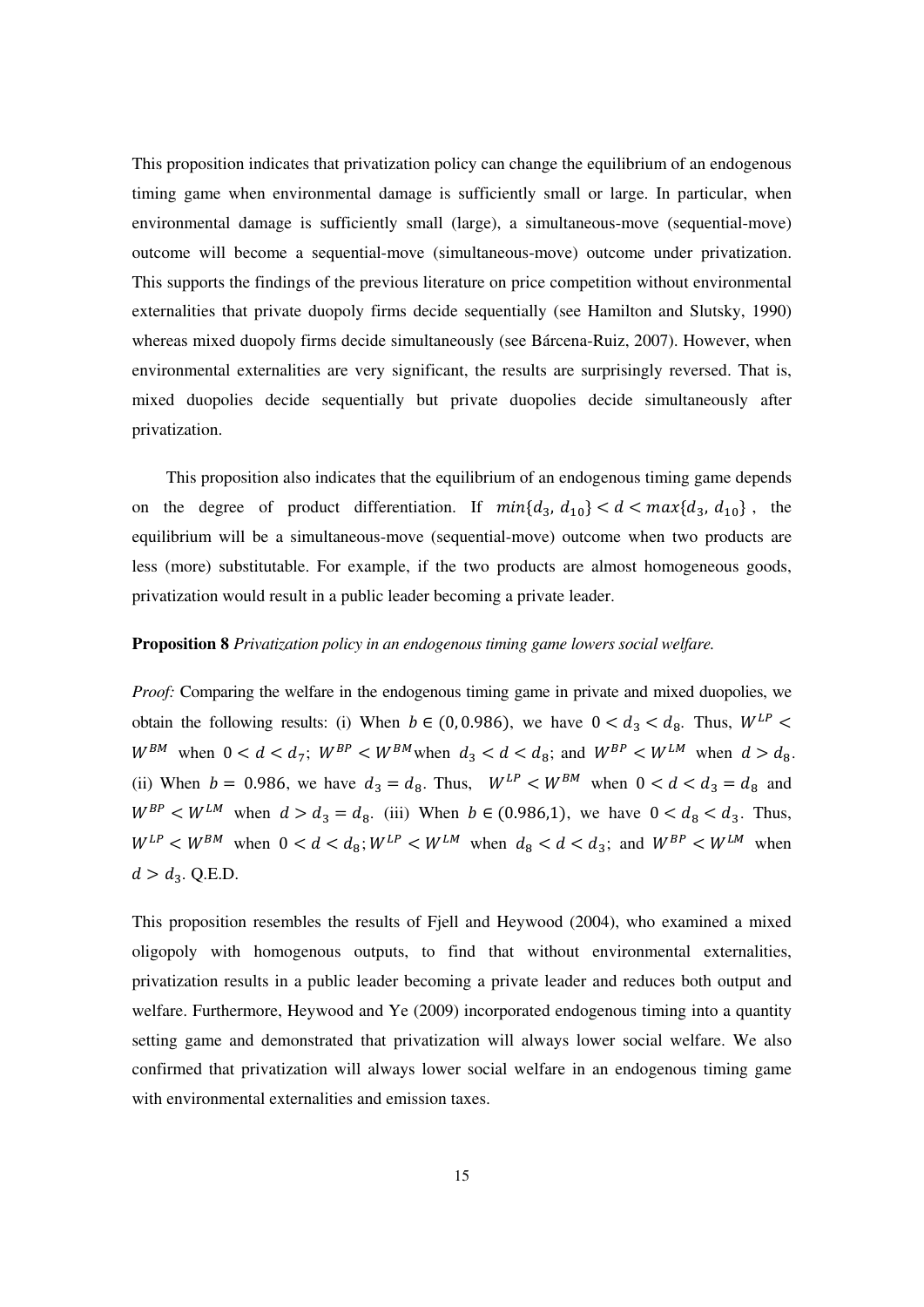#### **6 Concluding remarks**

This paper examines an endogenous timing game in private and mixed duopolies with price competition when emission tax is imposed on environmental externality. We show that public concerns on environmental quality affect the equilibrium of an endogenous timing game, and that this depends on the degree of environmental externalities. In particular, we show that in private duopolies, a simultaneous-move (sequential-move) outcome can be an equilibrium under significant (insignificant) environmental externality; however, these results are reversed in mixed duopolies. As expected, the results under insignificant environmental externality are consistent with the results in the previous literature. However, under significant environmental externality, the results sharply contrast those in the previous literature. In fact, public concerns on environmental quality can reverse the equilibrium of an endogenous timing game. We also show that public leadership yields greater welfare than private leadership, and public leadership is more robust than private leadership as an equilibrium. Finally, we show that privatization can result in a public leader becoming a private leader, with welfare-worsening result.

However, a need arises to examine the robustness of the results when there are multiple domestic or foreign private firms under the general functional forms. Subsidy policies on output and/or abatement activities are also important to evaluate the impact of emission tax and other environmental policies, such as trading emission permits and emission standards. The recent research interest in the endogenous choice between price and quantity contract is also a promising topic for future research.

#### **References**

- Amir R, De Feo G (2014) Endogenous timing in a mixed duopoly. International Journal of Game Theory 43: 629-658.
- Blogh TL, Tasnádi A (2012) Does timing of decisions in a mixed duopoly matter?. Journal of Economics 106: 233-249.
- Bárcena-Ruiz JC (2007) Endogenous timing in a mixed duopoly: price competition. Journal of Economics 91: 263-272.
- Bárcena-Ruiz JC, Garzón MB (2006) Mixed oligopoly and environmental policy. Spanish Economic Review 8: 139-160.
- Bárcena-Ruiz JC, Garzón MB (2010) Endogenous timing in a mixed oligopoly with semipublic firms. Portuguese Economic Journal 9: 97-113.
- Beladi H, Chao CC (2006) Does privatization improve the environment?. Economics Letters 93: 343-347.
- Capuano C, De Feo G (2010) Privatization in oligopoly: the impact of the shadow cost of public funds. Rivista Italiana Degli Economisti 15: 175-208.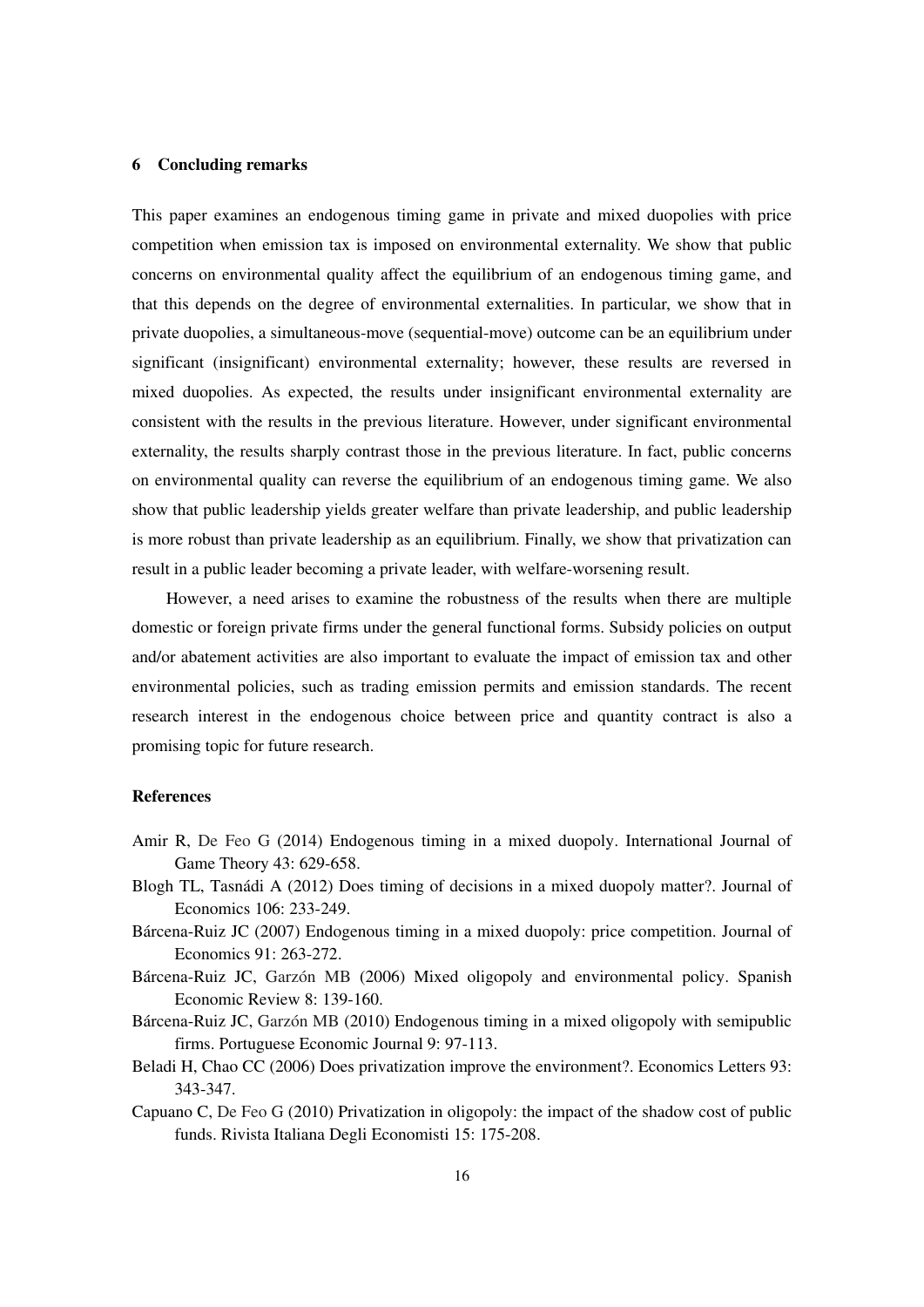Cato S (2008) Privatization and the environment. Economics Bulletin 12: 1-10.

- Clo S, Ferraris M, Florio M (2016) Ownership and environmental regulation: evidence from the European electricity industry. Energy Economics DOI:10.1016/j.eneco.
- Din HR, Sun CH (2016) Combining the endogenous choice of timing and competition version in a mixed duopoly. Journal of Economics 118: 141-166.
- Fjell K, Heywood JS (2004) Mixed oligopoly, subsidization and the order of firm's moves: the relevance of privatization. Economics Letters 83: 411-416.
- Hamilton JH, Slutsky SM (1990) Endogenous timing in duopoly games: Stackelberg or Cournot equilibria. Games and Economic Behavior 2: 29-46.
- Heywood JS, Ye G (2009) Privatisation and timing in a mixed oligopoly with both foreign and domestic firms. Australian Economic Papers 48: 320-332.
- Lu Y (2006) Endogenous timing in a mixed oligopoly with foreign competitors: the linear demand case. Journal of Economics 88: 49-68.
- Lu Y, Poddar S (2009) Endogenous timing in a mixed duopoly and private duopoly –'capacitythen-quantity' game: the linear demand case. Australian Economic Papers 48: 138-150.
- Matsumura T, Ogawa A (2010) On the robustness of private leadership in mixed duopoly. Australian Economic Papers 49: 149-160.
- Matsumura T, Ogawa A (2014) Corporate social responsibility or payoff asymmetry? A study of an endogenous timing game. Southern Economic Journal 81: 457-473.
- Naya JM (2015) Endogenous timing in a mixed duopoly model. Journal of Economics 116: 165-174.
- Ohori S (2006) Optimal environmental tax and level of privatization in an international duopoly. Journal of Regulatory Economics 29: 225-233.
- Pal D (1998) Endogenous timing in a mixed oligopoly. Economics Letters 61: 181-185.
- Pal R, Saha B (2014) Mixed duopoly and environment. Journal of Public Economic Theory 16: 96-118.
- Pal R, Saha B (2015) Pollution tax, partial privatization and environment. Resource and Energy Economics 40: 19-35.
- Singh N, Vives X (1984) Price and quantity competition in a differentiated duopoly. RAND Journal of Economics 15: 546-554.
- Tomaru Y, Kiyono K (2009). 'Endogenous timing in mixed duopoly with increasing marginal costs', Journal of Institutional and Theoretical Economics 166: 591-613.
- Wang LFS, Wang J (2009) Environmental taxes in a differentiated mixed duopoly. Economic Systems 33: 389-396.
- Xu L, Cho S, Lee SH (2016) Emission tax and optimal privatization in Cournot–Bertrand comparison. Economic Modelling 55: 73-82.
- Xu L, Lee SH (2015) Strategic privatization with tariffs and environmental taxes in an international mixed duopoly. Hitotsubashi Journal of Economics 56: 135-154.

# Appendix A: the values of  $m_i$ ,  $n_i$ , and  $d_i$

- $m_1 = A^2(49 + 24b 55b^2 22b^3 + 18b^4 + 4b^5 2b^6) 2A(4 + b b^2)(15 + 4b 15b^2 3b^3 + 3b^4)d$  $(4+2b-b^2)(4+b-b^2)^2(3-b^2)d^2$ .
- $m_2 = A^2(324 135b 486b^2 + 183b^3 + 251b^4 79b^5 51b^6 + 11b^7 + 3b^8) A(3 b^2)(9 5b^2)(18 6b - 10b^2 + 2b^3 + b^4)d - A(162 - 108b - 270b^2 + 168b^3 + 145b^4 - 80b^5 - 28b^6 + 12b^7 + b^8)t +$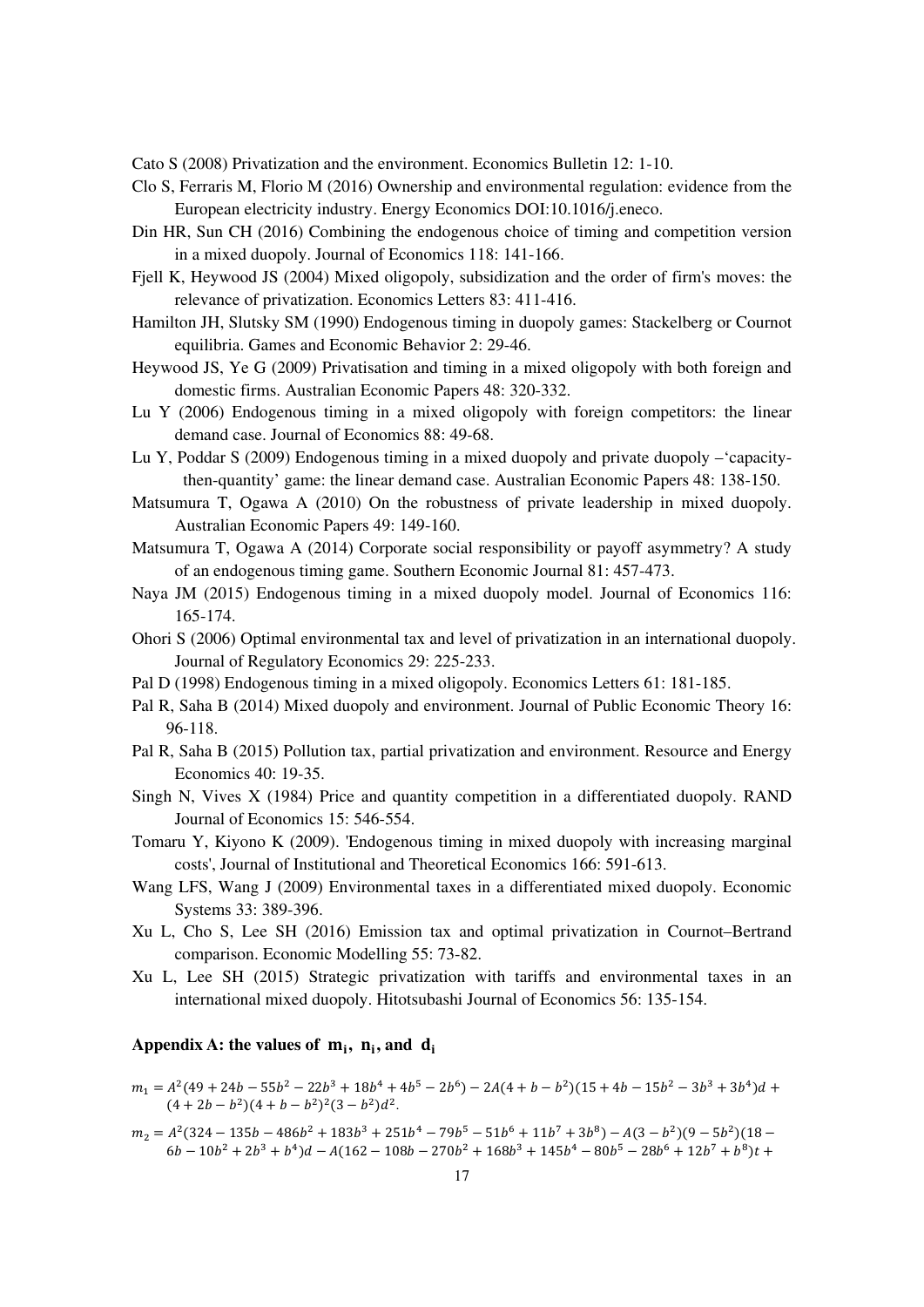$t(3-b^2)(9-5b^2)(72-6b-58b^2+2b^3+11b^4)d-(891-27b-1512b^2+15b^3+952b^4+b^5 263b^6 - b^7 + 27b^8$ ) $t^2$ .

- $m_3 = (3 b^2)(9 5b^2)(72 6b 58b^2 + 2b^3 + 11b^4)d A(162 108b 270b^2 + 168b^3 + 145b^4 80b^5 - 28b^6 + 12b^7 + b^8$ ).
- $m_4 = A(1134 432b 1818b^2 + 522b^3 + 1109b^4 208b^5 305b^6 + 27b^7 + 32b^8) + (3 + 2b)(3 3b^2 +$  $b^3$  $(72 - 6b - 58b^2 + 2b^3 + 11b^4)d$ .
- $m_5 = A(1134 432b 1962b^2 + 678b^3 + 1285b^4 406b^5 375b^6 + 109b^7 + 41b^8 11b^9) + (72 6b 58b^2 + 2b^3 + 11b^4$  $(9 + 6b - 7b^2 - 5b^3 + b^4 + b^5)d$ .
- $m_6 = A^2(1285956 1084752b 3776220b^2 + 3028752b^3 + 4863888b^4 3596292b^5 3608784b^6 +$  $2353080b^7 + 1697092b^8 - 915862b^9 - 520835b^{10} + 211914b^{11} + 102262b^{12} - 26966b^{13} 11761b^{14} + 1454b^{15} + 606b^{16} - 2A(3 - b^2)(9 - 5b^2)(72 - 6b - 58b^2 + 2b^3 + 11b^4)(810 - 594b 1116b^2 + 708b^3 + 582b^4 - 278b^5 - 137b^6 + 36b^7 + 12b^8\right)$ d +  $(3 - b^2)(9 - 5b^2)(36 - 6b - 29b^2 +$  $(2b^3 + 6b^4)(72 - 6b - 58b^2 + 2b^3 + 11b^4)^2d^2$ .
- $m_7 = A^2(1285956 1084752b 3776220b^2 + 3215376b^3 + 4646160b^4 4020084b^5 3082176b^6 +$  $2747856b^7 + 1169620b^8 - 1108630b^9 - 240855b^{10} + 263854b^{11} + 19230b^{12} - 34272b^{13} +$  $1279b^{14} + 1872b^{15} - 241b^{16} - 2A(72 - 6b - 58b^2 + 2b^3 + 11b^4)(21870 - 16038b - 49572b^2 +$  $35964b^3 + 43740b^4 - 31500b^5 - 18603b^6 + 13488b^7 + 3670b^8 - 2826b^9 - 203b^{10} + 232b^{11} (17b^{12})d + (72 - 6b - 58b^2 + 2b^3 + 11b^4)^2(972 - 162b - 1647b^2 + 234b^3 + 1002b^4 - 108b^5 257b^6 + 16b^7 + 23b^8)d^2$ .
- $m_8 = A(A 2d)(1620 756b 2268b^2 + 924b^3 + 1116b^4 368b^5 220b^6 + 48b^7 + 13b^8) + (72 6b 58b^2 + 2b^3 + 11b^4)^2d^2$ .
- $n_1 = 2A^2(17 8b 18b^2 + 8b^3 + 9b^4 4b^5 2b^6 + b^7) 4A(3 2b b^2 + b^3)(5 + b 3b^2 b^3 + b^4)$  $b^4$ ) $d + (54 - 12b - 74b^2 + 12b^3 + 46b^4 - 8b^5 - 12b^6 + 2b^7 + b^8)$  $d^2 - 4A(2 - b)(1 - b)(1 + b)t +$  $2(48-2b-54b^2+2b^3+28b^4-8b^6+b^8)dt-(44-50b^2+28b^4-8b^6+b^8)t^2$ .
- $n_2 = A^2(2-b)^2(196-328b^2+228b^4-88b^6+19b^8-2b^{10}) + 2A(2-b)(480-196b-844b^2+328b^3+$  $612b^4 - 228b^5 - 248b^6 + 88b^7 + 56b^8 - 19b^9 - 6b^{10} + 2b^{11}$ ) $d - (3072 - 960b - 6268b^2 +$  $1688b^3 + 6172b^4 - 1224b^5 - 3916b^6 + 496b^7 + 1732b^8 - 112b^9 - 545b^{10} + 12b^{11} + 118b^{12} 16b^{14} + b^{16}$  $\frac{d^2}{dx^2}$ .
- $n_3 = A^2(21 10b 18b^2 + 8b^3 + 9b^4 4b^5 2b^6 + b^7) 2A(21 10b 18b^2 + 8b^3 + 9b^4 4b^5 2b^6 + b^7)$  $b^7$ ) $d + (65 - 10b - 68b^2 + 8b^3 + 37b^4 - 4b^5 - 10b^6 + b^7 + b^8) d^2$ .
- $n_4 = 2A^2(17 8b 18b^2 + 8b^3 + 9b^4 4b^5 2b^6 + b^7) 4A(3 2b b^2 + b^3)(5 + b 3b^2 b^3 +$  $b^4$ ) $d + (54 - 12b - 74b^2 + 12b^3 + 46b^4 - 8b^5 - 12b^6 + 2b^7 + b^8)d^2$ .
- $n_5 = A^2(17 8b 10b^2 + 4b^3 + b^4) 2A(15 7b 8b^2 + 3b^3 + b^4)d + (27 6b 21b^2 + 2b^3 + b^4)$  $(5b^4)d^2 - 2A(2-b)(1-b)(1+b)t + 2(24-b-19b^2+b^3+4b^4)dt - (22-17b^2+4b^4)t^2$ .
- $n_6 = A^2(2-b)^2(49-58b^2+20b^4-2b^6) + 2A(2-b)(120-49b-155b^2+58b^3+61b^4-20b^5-8b^6+$  $2b^7$ ) $d - (768 - 240b - 1087b^2 + 310b^3 + 571b^4 - 122b^5 - 140b^6 + 16b^7 + 14b^8)d^2$ .
- $n_7 = 2A^2(68 32b 80b^2 + 40b^3 + 24b^4 12b^5 2b^6 + b^7) 4A(6 4b 2b^2 + b^3)(10 + 2b 8b^2 + b^4)$  $b^4$ ) $d + (216 - 48b - 296b^2 + 72b^3 + 120b^4 - 24b^5 - 18b^6 + 2b^7 + b^8)d^2 - 8A(2-b)(2-b^2)t +$  $2(2-b^2)(96-4b-72b^2+16b^4-b^6)dt-(2-b^2)^2(44-14b^2+b^4)t^2$
- $n_8 = A^2(2-b)^2(784-704b^2+204b^4-24b^6+b^8)-2A(2-b)(1920-784b-1696b^2+704b^3+$  $472b^4 - 204b^5 - 52b^6 + 24b^7 + 2b^8 - b^9)d + (12288 - 3840b - 15856b^2 + 3392b^3 + 8368b^4 944b^5 - 2388b^6 + 104b^7 + 380b^8 - 4b^9 - 31b^{10} + b^{12})d^2$ .
- $n_9 = A^2(84 40b 96b^2 + 48b^3 + 28b^4 14b^5 2b^6 + b^7) 2A(84 40b 96b^2 + 48b^3 + 28b^4 (14b^5 - 2b^6 + b^7)d + (260 - 40b - 328b^2 + 48b^3 + 132b^4 - 14b^5 - 20b^6 + b^7 + b^8)d^2$ .
- $n_{10} = 2A^2(68 32b 80b^2 + 40b^3 + 24b^4 12b^5 2b^6 + b^7) 4A(6 4b 2b^2 + b^3)(10 + 2b 8b^2 +$  $b^4$ ) $d + (216 - 48b - 296b^2 + 72b^3 + 120b^4 - 24b^5 - 18b^6 + 2b^7 + b^8)d^2$ .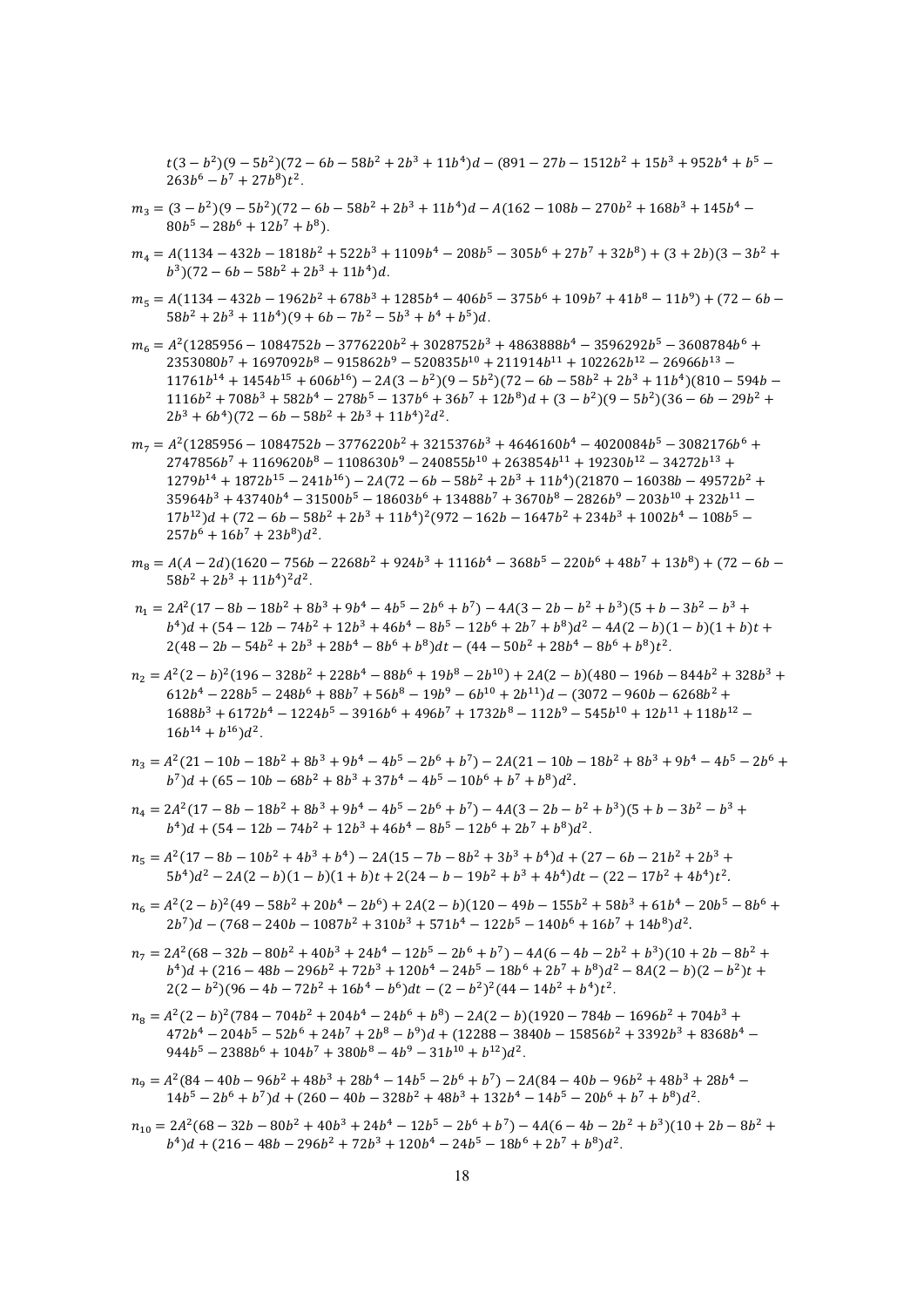$d_1 = \frac{A(1-b^2)}{12+7b-6b^2-2}$  $\frac{A(1 + b)}{12 + 7b - 6b^2 - 2b^3 + b^4}$ 

 $d_2 = \frac{4(162-108b-270b^2+168b^3+145b^4-80b^5-28b^6+12b^7+b^8)}{(3-b^2)(9-5b^2)(72-6b-58b^2+2b^3+11b^4)}.$  $(3-b^2)(9-5b^2)(72-6b-58b^2+2b^3+11b^4)$ 

- $d_3 = A(2405700 + 568620b 4512996b^2 1384128b^3 765234b^4 + 656550b^5 + 9694881b^6 +$  $1304366b^7 - 12397773b^8 - 2198008b^9 + 8283974b^{10} + 1540918b^{11} - 3405551b^{12} - 608600b^{13} +$  $895524b^{14} + 140930b^{15} - 148072b^{16} - 17922b^{17} + 14169b^{18} + 970b^{19} - 606b^{20}$ )/((3  $b^2$ )(2566080 + 1846800b – 6043248b<sup>2</sup> – 5765256b<sup>3</sup> + 4368258b<sup>4</sup> + 7474866b<sup>5</sup> + 767313b<sup>6</sup> –  $5196596b^7 - 3121668b^8 + 2075716b^9 + 2146562b^{10} - 468206b^{11} - 753879b^{12} + 52350b^{13} +$  $149403b^{14} - 1516b^{15} - 15919b^{16} - 110b^{17} + 714b^{18}$ ).
- $d_4 = A(2405700 + 11859372b 3315492b^2 43835256b^3 4935546b^4 + 70972830b^5 + 15294213b^6 66159898b^7 - 15838541b^8 + 39218870b^9 + 8847024b^{10} - 15376910b^{11} - 2886850b^{12} +$  $4001238b^{13} + 530575b^{14} - 668514b^{15} - 43655b^{16} + 65238b^{17} - 587b^{18} - 2836b^{19} + 241b^{20}$  $(7698240 + 16831152b - 19498320b^2 - 61593696b^3 + 14977710b^4 + 98506134b^5 + 3533013b^6 90528918b^7 - 13573085b^8 + 52840622b^9 + 10124404b^{10} - 20398162b^{11} - 3889498b^{12} +$  $5235094b^{13} + 837139b^{14} - 866342b^{15} - 92743b^{16} + 84346b^{17} + 3305b^{18} - 3696b^{19} + 133b^{20}$ .

$$
d_5 = \frac{2A(2-b)(1-b)(1+b)}{48-2b-54b^2+2b^3+28b^4-8b^6+b^8}.
$$

$$
d_6 = \frac{A(2-b)(1-b)(1+b)}{24-b-19b^2+b^3+4b^4}.
$$

$$
d_7 = \frac{4A(2-b)}{96-4b-72b^2+16b^4-b^6}.
$$

- $d_8 = A(11264 28264b^2 + 31556b^4 20762b^6 + 8819b^8 2473b^{10} + 444b^{12} 46b^{14} + 2b^{16})/(19008 +$  $3872b - 46920b^2 - 9328b^3 + 52084b^4 + 10264b^5 - 34146b^6 - 6692b^7 + 14387b^8 + 2784b^9 3945h^{10} - 736h^{11} + 672h^{12} + 114h^{13} - 62h^{14} - 8h^{15} + 2h^{16}$ .
- $d_9 = A(2 b)(70400 11776b^2 172288b^4 + 249152b^6 177584b^8 + 78320b^{10} 22728b^{12} +$  $4340b^{14} - 520b^{16} + 35b^{18} - b^{20}$  $/(450560 - 70400b - 690944b^2 + 11776b^3 + 302464b^4 +$  $172288b^5 + 135168b^6 - 249152b^7 - 232256b^8 + 177584b^9 + 134064b^{10} - 78320b^{11} - 44536b^{12} +$  $22728b^{13} + 9128b^{14} - 4340b^{15} - 1120b^{16} + 520b^{17} + 74b^{18} - 35b^{19} - 2b^{20} + b^{21}$ .

#### **Appendix B: the optimal prices, abatements and quantities**

#### **Simultaneous-move game in private duopolies**

When  $d > d_1$ , we have:

$$
p_0^{BP} = p_1^{BP} = \frac{A(7+2b-5b^2-b^3+b^4)+(4+5b-b^3)d}{11+7b-5b^2-2b^3+b^4}, \ a_0^{BP} = a_1^{BP} = \frac{12d-(1-b)(A(1+b)-bd(7+b-b^2))}{11+7b-5b^2-2b^3+b^4},
$$
  

$$
q_0^{BP} = q_1^{BP} = \frac{(4+b-b^2)(A-d)}{11+7b-5b^2-2b^3+b^4}.
$$

When  $d \leq d_1$ ,  $p_0^{BP} = p_1^{BP} = \frac{A(2-b^2)}{3+b-b^2}$  $\frac{A(2-b^{2})}{3+b-b^{2}}$ ,  $a_0^{BP} = a_1^{BP} = 0$ ,  $q_0^{BP} = q_1^{BP} = \frac{A}{3+b-b^{2}}$  $\frac{A}{3+b-b^2}$ .

#### **Sequential-move game in private duopolies**

When  $d > d_2$ , we have:

$$
p_0^{LP} = \frac{m_4}{2(891 - 27b - 1512b^2 + 15b^3 + 952b^4 + b^5 - 263b^6 - b^7 + 27b^8)},
$$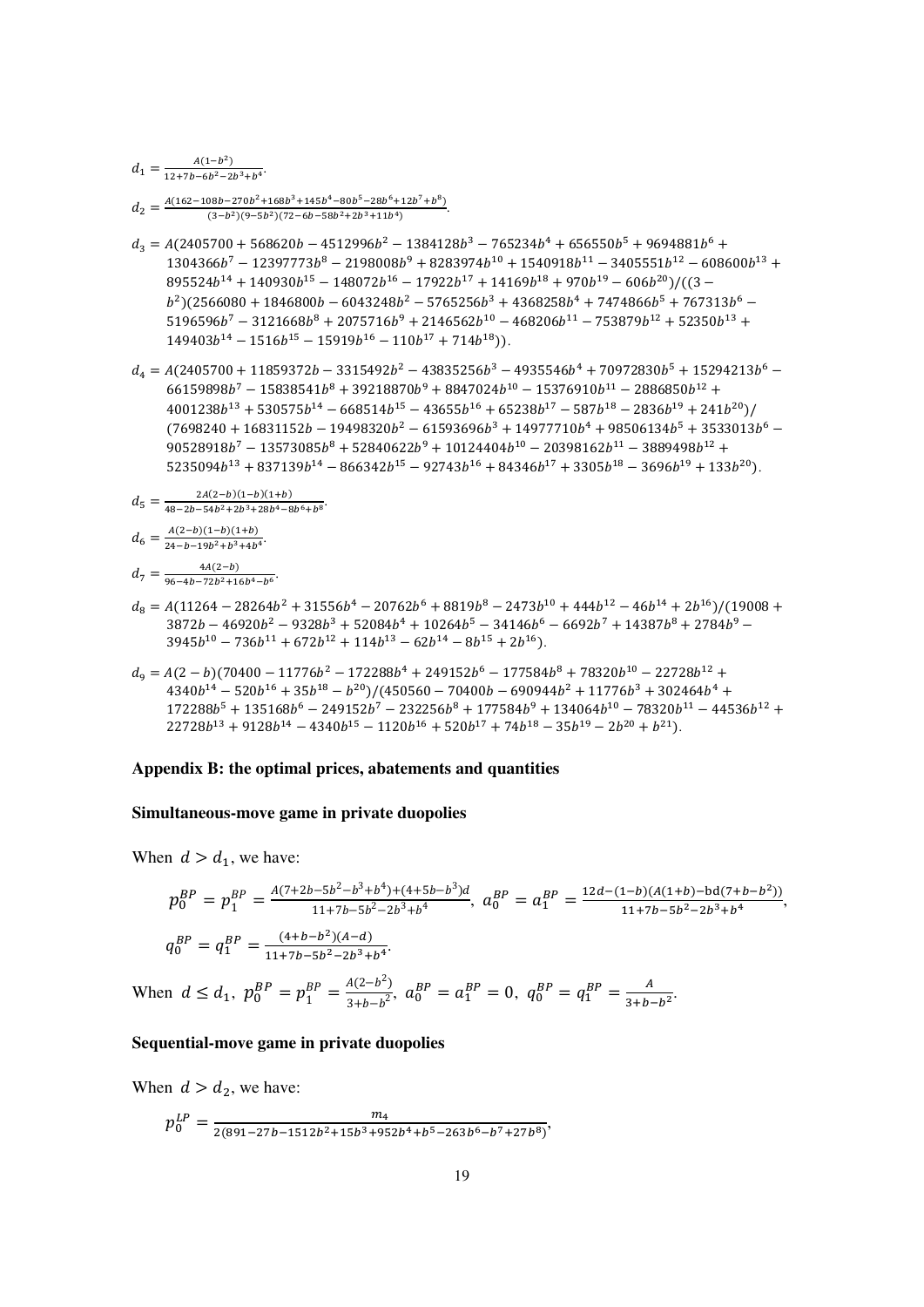$$
p_1^{LP} = \frac{m_5}{2(891-27b-1512b^2+15b^3+952b^4+b^5-263b^6-b^7+27b^8)},
$$
  
\n
$$
a_0^{LP} = a_1^{LP} = \frac{m_3}{2(891-27b-1512b^2+15b^3+952b^4+b^5-263b^6-b^7+27b^8)},
$$
  
\n
$$
q_0^{LP} = \frac{(3-b^2)(3-b-b^2)(72-6b-58b^2+2b^3+11b^4)(A-d)}{2(891-27b-1512b^2+15b^3+952b^4+b^5-263b^6-b^7+27b^8)},
$$
  
\n
$$
q_1^{LP} = \frac{(9-3b-4b^2+b^3)(72-6b-58b^2+2b^3+11b^4)(A-d)}{2(891-27b-1512b^2+15b^3+952b^4+b^5-263b^6-b^7+27b^8)}.
$$
  
\nWhen  $d \leq d_2$ ,  $p_0^{LP} = \frac{3A(2-b^2)(3-b-b^2)}{27-24b^2+5b^4}$ ,  $p_1^{LP} = \frac{A(2-b^2)(9-3b-4b^2+b^3)}{27-24b^2+5b^4}$ ,  $a_0^{LP} = a_1^{LP} = 0$ ,  
\n
$$
q_0^{LP} = \frac{A(3-b-b^2)}{9-5b^2}
$$
,  $q_1^{LP} = \frac{A(9-3b-4b^2+b^3)}{27-24b^2+5b^4}$ .

$$
q_0^{LP} = \frac{A(3 - B - B)}{9 - 5b^2}, q_1^{LP} = \frac{A(3 - 5b - 4b + 1b)}{27 - 24b^2 + 5b^4}.
$$

# **Simultaneous-move game in mixed duopolies**

When  $d > d_5$ , we have:

$$
p_0^{BM} = \frac{A(22-2b-24b^2-6b^3+17b^4+4b^5-6b^6-b^7+b^8)+22d+bd(2-26b+6b^2+11b^3-4b^4-2b^5+b^6)}{44-50b^2+28b^4-8b^6+b^8},
$$
  
\n
$$
p_1^{BM} = \frac{A(2-b)(14-14b^2+6b^4-b^6)+(1+b)(16-2b-20b^2+6b^3+10b^4-4b^5-2b^6+b^7)d}{44-50b^2+28b^4-8b^6+b^8},
$$
  
\n
$$
a_0^{BM} = d, a_1^{BM} = \frac{2A(2-b)(b-1)(1+b)+(48-2b-54b^2+2b^3+28b^4-8b^6+b^8)d}{44-50b^2+28b^4-8b^6+b^8},
$$
  
\n
$$
q_0^{BM} = \frac{(A-d)(22-14b-18b^2+14b^3+7b^4-6b^5-b^6+b^7)}{44-50b^2+28b^4-8b^6+b^8},
$$
  
\n
$$
q_1^{BM} = \frac{(A-d)(22-14b-18b^2+14b^3+7b^4-6b^5-b^6+b^7)}{44-50b^2+28b^4-8b^6+b^8}.
$$
  
\nWhen  $d \le d_5$ ,  $p_0^{BM} = \frac{A(3-2b^2-b^3+b^4)+(1-b)(3-2b^2)d}{6-4b^2+b^4},$   
\n $p_1^{BM} = \frac{(2-b^2)(A(2-b)+(1-b)bd)}{6-4b^2+b^4},$   
\n $a_0^{BM} = d, a_1^{BM} = 0, a_0^{BM} = \frac{A(3-2b-b^2+b^3)-(1-b)(3-b^2)d}{6-4b^2+b^4}, a_1^{BM} = \frac{A(2-b)+(1-b)bd}{6-4b^2+b^4}.$ 

# **Sequential-move game with public leadership in mixed duopolies**

When  $d > d_6$ , we have:

$$
p_0^{LM} = \frac{A(11-3b-7b^2+2b^4)+(11+3b-10b^2+2b^4)d}{22-17b^2+4b^4}
$$
  
\n
$$
p_1^{LM} = \frac{A(2-b)(7-5b^2+b^4)+(1+b)(8-b-6b^2+b^3+b^4)d}{22-17b^2+4b^4},
$$
  
\n
$$
a_0^{LM} = d, \ a_1^{LM} = \frac{A(2-b)(b-1)(1+b)+(24-b-19b^2+b^3+4b^4)d}{22-17b^2+4b^4},
$$
  
\n
$$
q_0^{LM} = \frac{(A-d)(11-5b-6b^2+2b^3+b^4)}{22-17b^2+4b^4}, \ q_1^{LM} = \frac{(A-d)(2-b)^2(2+b)}{22-17b^2+4b^4}.
$$

When  $d \leq d_6$ , we have:

$$
p_0^{LM} = \frac{A(9-2b-7b^2+2b^4)+(3-b-b^2)(3-2b^2)d}{2(9-8b^2+2b^4)} , \qquad p_1^{LM} = \frac{(2-b^2)(A(2-b)(3-b^2)+b(3-b-b^2)d)}{2(9-8b^2+2b^4)} ,
$$
  
\n
$$
a_0^{LM} = d , \qquad a_1^{LM} = 0 , \qquad a_0^{LM} = \frac{A(9-4b-6b^2+2b^3+b^4)-(3-b^2)(3-b-b^2)d}{2(9-8b^2+2b^4)} ,
$$

,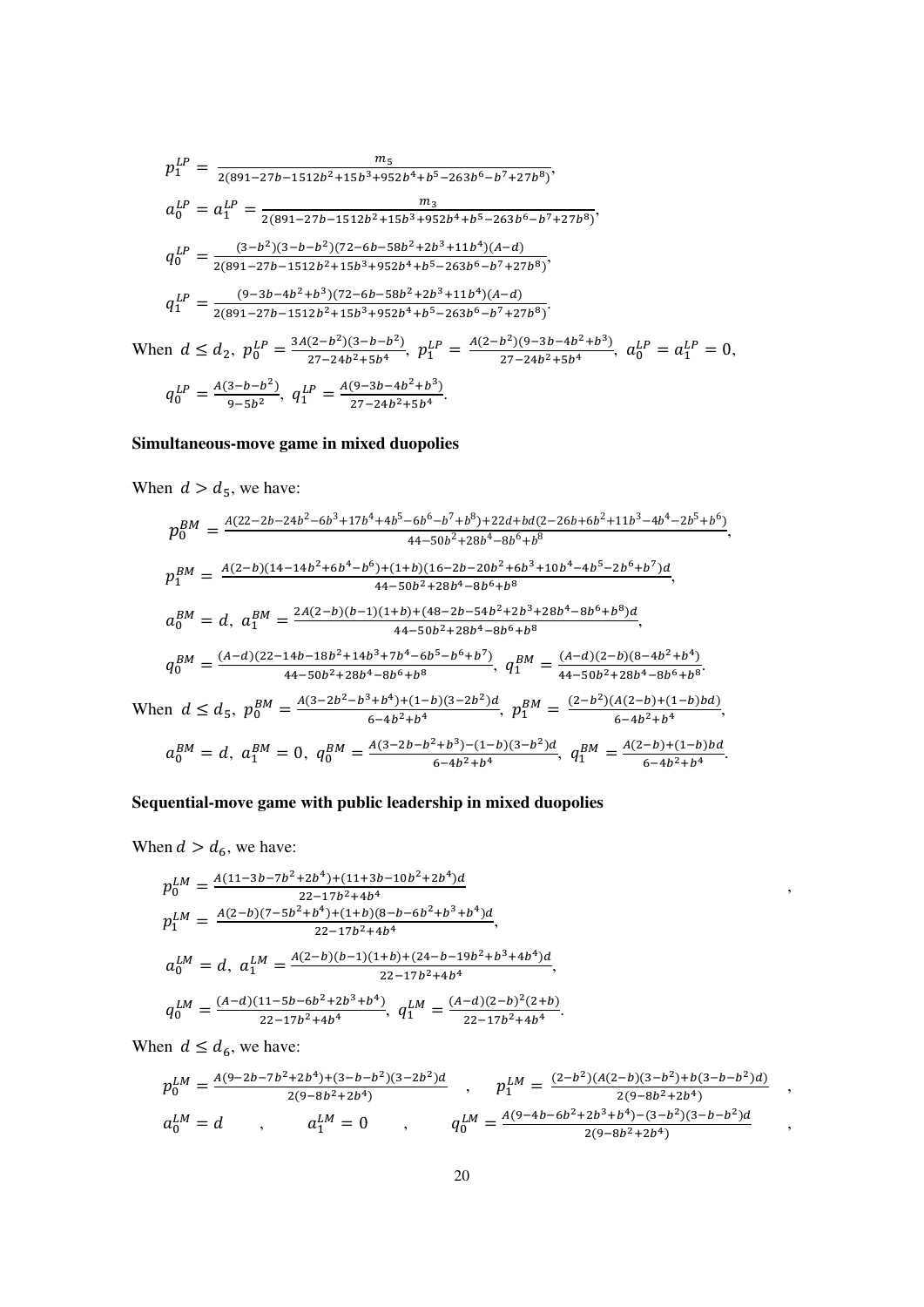$$
q_1^{LM} = \frac{A(2-b)(3-b^2)+b(3-b-b^2)d}{2(9-8b^2+2b^4)}.
$$

#### **Sequential-move game with private leadership in mixed duopolies**

When  $d > d_7$ , we have:

$$
P_0^{FM} = \frac{A(44-4b-34b^2+8b^3+4b^4-b^5)+(44+4b-38b^2-8b^3+12b^4+b^5-b^6)d}{(2-b^2)(44-14b^2+b^4)}
$$
\n
$$
P_1^{FM} = \frac{A(2-b)(28-12b^2+b^4)+(32+28b-48b^2-12b^3+14b^4+b^5-b^6)d}{(2-b^2)(44-14b^2+b^4)}
$$
\n
$$
a_0^{FM} = d, \ a_1^{FM} = \frac{4A(b-2)+(96-4b-72b^2+16b^4-b^6)d}{(2-b^2)(44-14b^2+b^4)}
$$
\n
$$
q_0^{FM} = \frac{(A-d)(44-28b-22b^2+12b^3+2b^4-b^5)}{(2-b^2)(44-14b^2+b^4)}, \ q_1^{FM} = \frac{(A-d)(2-b)(8-b^2)}{(2-b^2)(44-14b^2+b^4)}
$$
\nWhen  $d \le d_7$ ,  $P_0^{FM} = \frac{A(6-4b^2+b^3)+(1-b)(6-4b^2+b^4)d}{12-8b^2+b^4}, \ P_1^{FM} = \frac{(4-b^2)(A(2-b)+(1-b)bd)}{12-8b^2+b^4}, \ a_0^{FM} = d,$ \n
$$
a_1^{FM} = 0, \ q_0^{FM} = \frac{A(6-4b-2b^2+b^3)-2(1-b)(3-b^2)d}{12-8b^2+b^4}, \ q_1^{FM} = \frac{A(2-b)+(1-b)bd}{6-b^2}.
$$

## **Appendix C**

We compare the equilibrium outcomes between price competition and quantity competition by using a numerical example with  $A=10$  and  $d=1$ . We then show that most of the results under price competition can be reversed under quantity competition. The followings are the summary of the findings, which are supported by figures.

**Proposition C1:** *In private duopolies, the optimal emission tax is always lower than the marginal environmental damage. However, the tax level in a sequential-move game under price (quantity) competition is lower (higher) than that in simultaneous-move game.*

**Proposition C2:** *In private duopolies, environmental damage and social welfare under price (quantity) competition are lower (higher) in a sequential-move game.* 

**Proposition C3:** *In private duopolies, two sequential-move outcomes,*  $(T_0, T_1) = (1,2)$  *and*  $(T_0, T_1) = (2,1)$ , are the unique equilibrium under price competition while two simultaneous-move *outcomes,*  $(T_0, T_1) = (1,1)$  and  $(T_0, T_1) = (2,2)$ , are the unique equilibrium under quantity *competition when*  $0 \le b \le 0.897$ .

**Proposition C4:** *In mixed duopolies, the optimal emission tax is always lower than the marginal environmental damage. However, the tax level in a public (private) leadership game under price*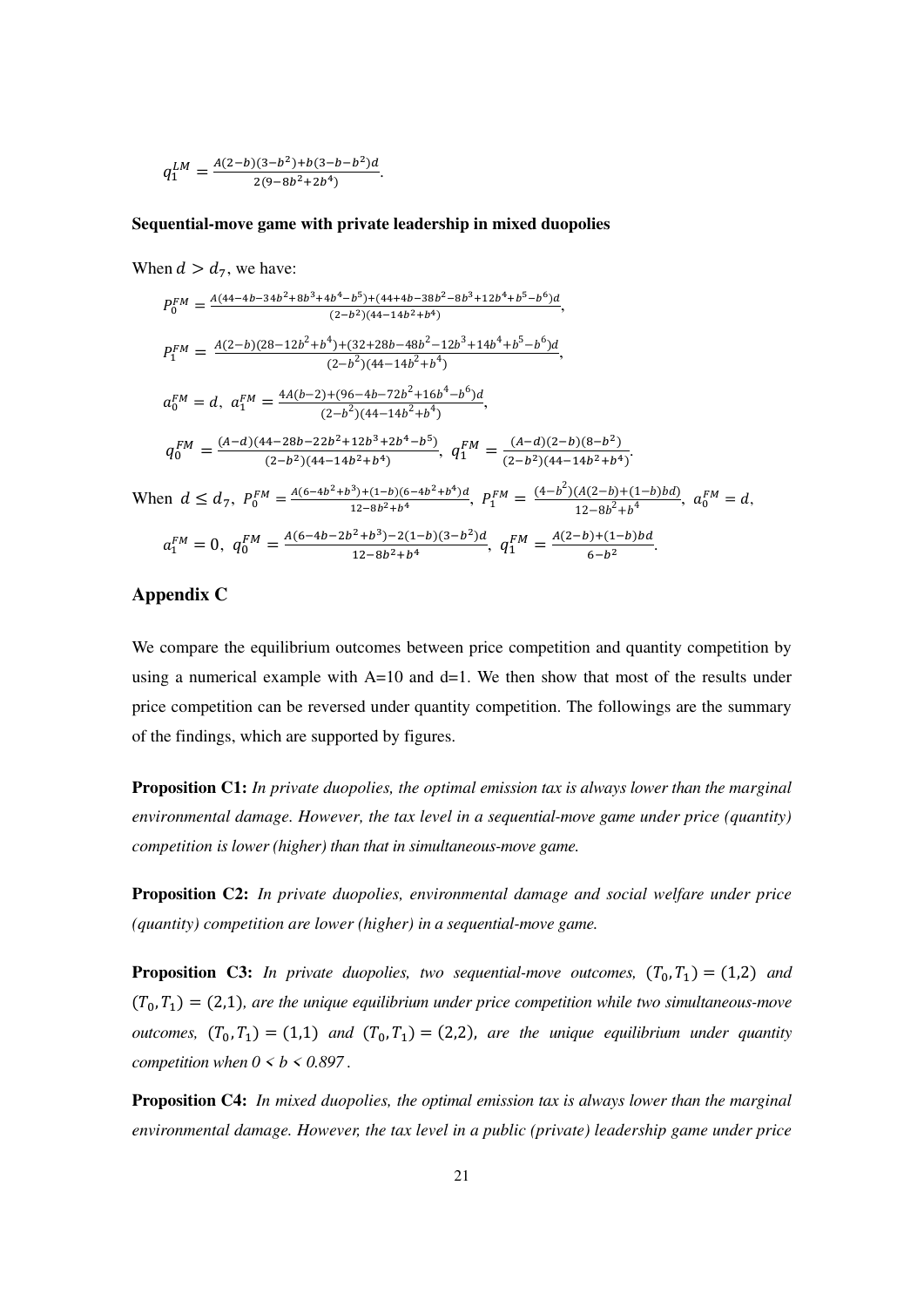*competition is the highest (lowest) while that in a sequential-move game under quantity competition is higher than that in a simultaneous-move game.* 

**Proposition C5:** *In mixed duopolies under price competition, environmental damage and social welfare are the highest (lowest) in a public (private) leadership game. However, in mixed duopolies under quantity competition, environmental damage is the highest (lowest) in a private (public) leadership game while social welfare in sequential-move game is higher th an that in a simultaneous-move game.* 

**Proposition C6:** *In mixed duopolies, one simultaneous-move outcome,*  $(T_0, T_1) = (1,1)$ *, is the unique equilibrium under price competition while one sequential-move outcome,*  $(T_0, T_1) = (1,2)$ *, is the unique equilibrium under quantity competition.* 

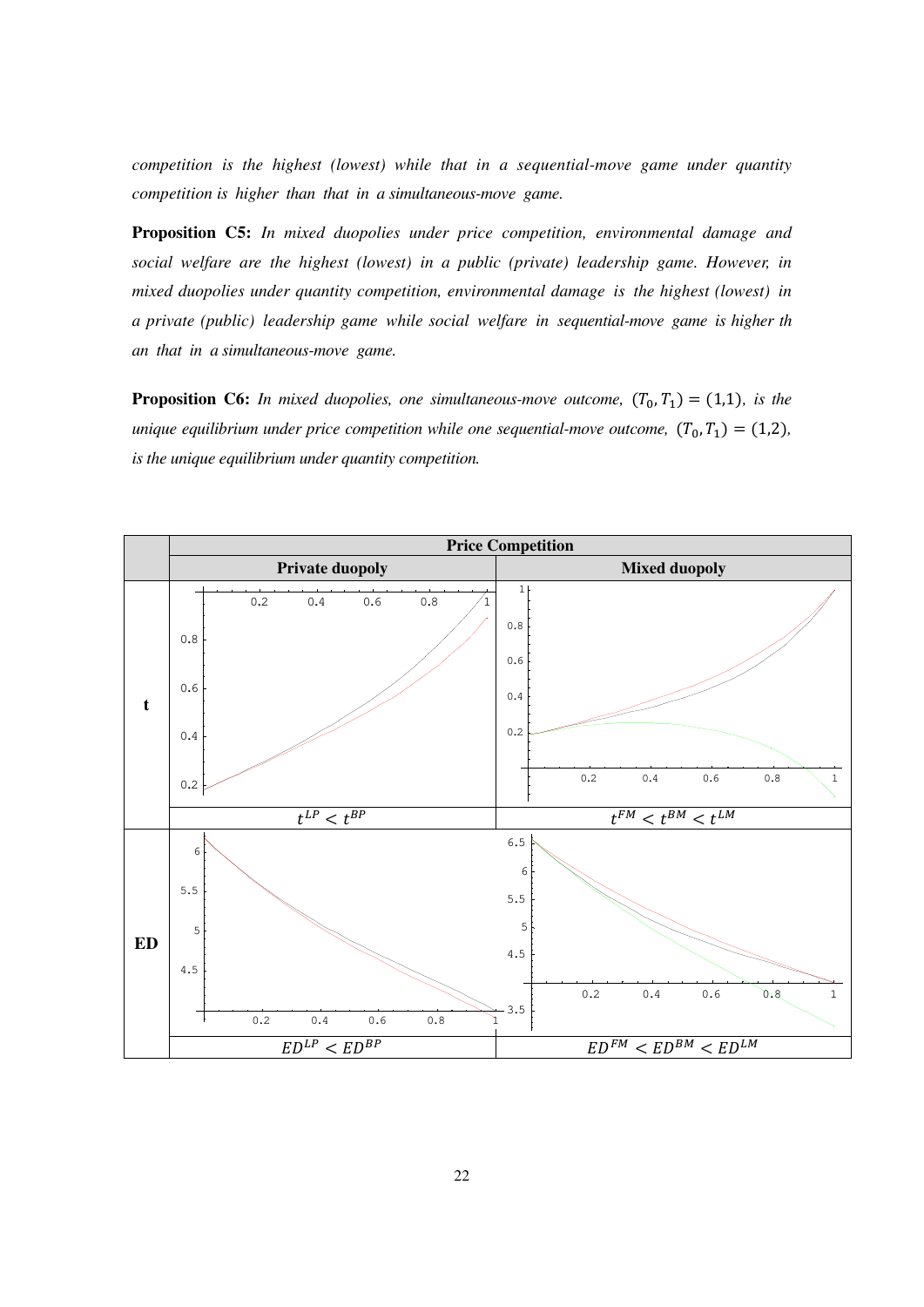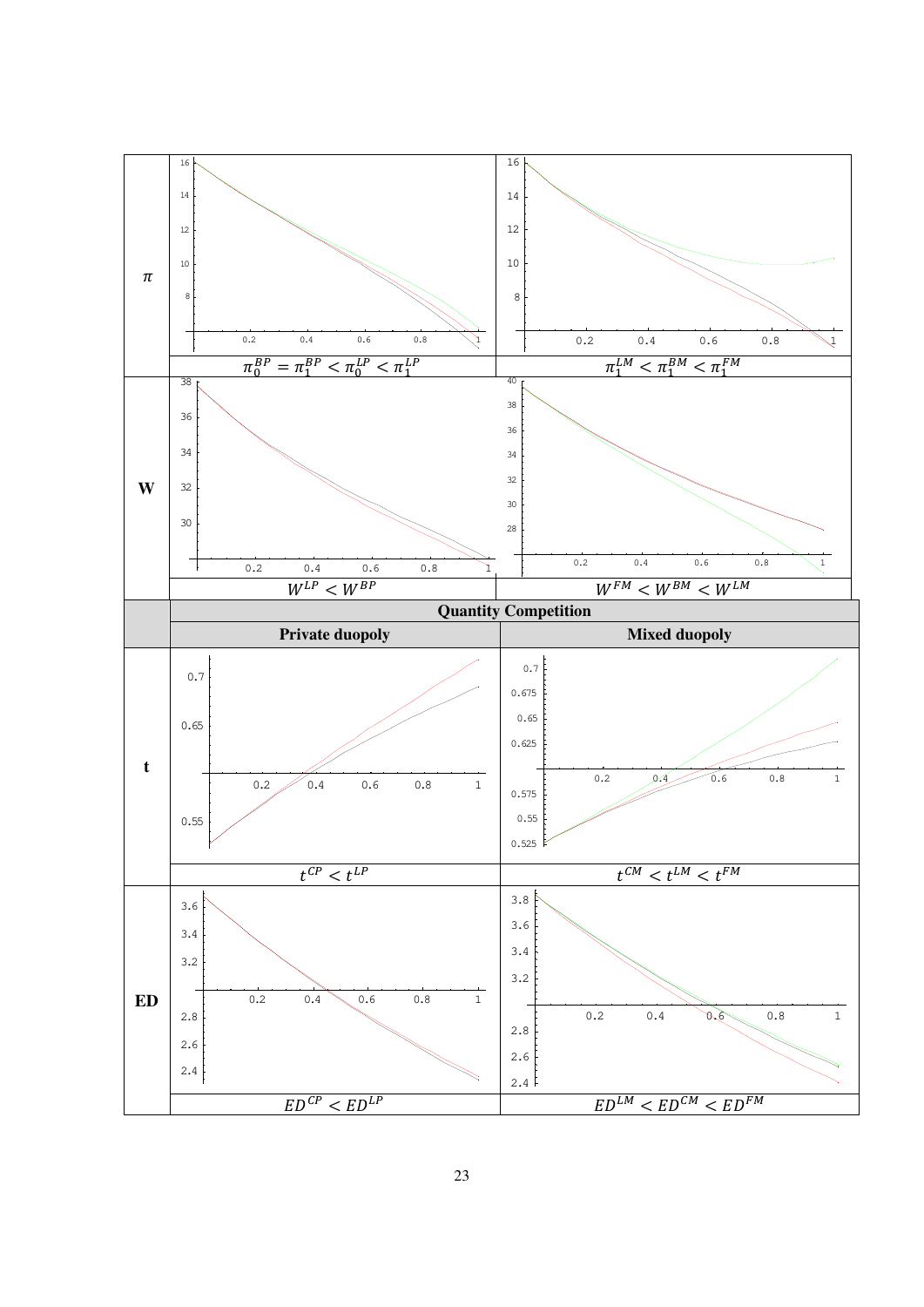

## **Appendix D**

We consider the equilibrium outcomes in mixed duopolies under price competition by allowing an agency problem of public firm, in which the objective function of the public firm is defined as  $G = CS + \pi_0 + \pi_1 + T - \rho ED$  where  $\rho(\geq 0)$  represents the political pressure of interest group or managers' awareness on environmental concern in the public firm. That is,  $\rho < 1$ implies that managers are more development-oriented while  $\rho > 1$  implies that managers are more environment-friendly<sup>9</sup>. Notice that  $\rho = 1$  represents a benchmark case without agency problem and thus the public firm maximizes social welfare.

For a comparable analysis, we use the same numerical example in Appendix C where A=10 and d=1. We also describe main outcomes with  $b = \frac{1}{2}$  and provide the figures. Then, in mixed duopolies, the outcomes of three cases are provided as follows:

First, a simultaneous-move game (BM) yields that:

$$
t^{BM} = \frac{7(177 - 20\rho)}{2827}, \ \pi_1^{BM} = \frac{159461881 + 40\rho(178105 + 2699\rho)}{15983858}, \ ED^{BM} = \frac{17057 - 3253\rho}{2827}, \text{ and}
$$
  

$$
W^{BM} = \frac{181723 + (5666 - 3211\rho)\rho}{5654}.
$$

<sup>9</sup> For positive values in the following analysis, we assume that  $0 \le \rho \le 2.819$ .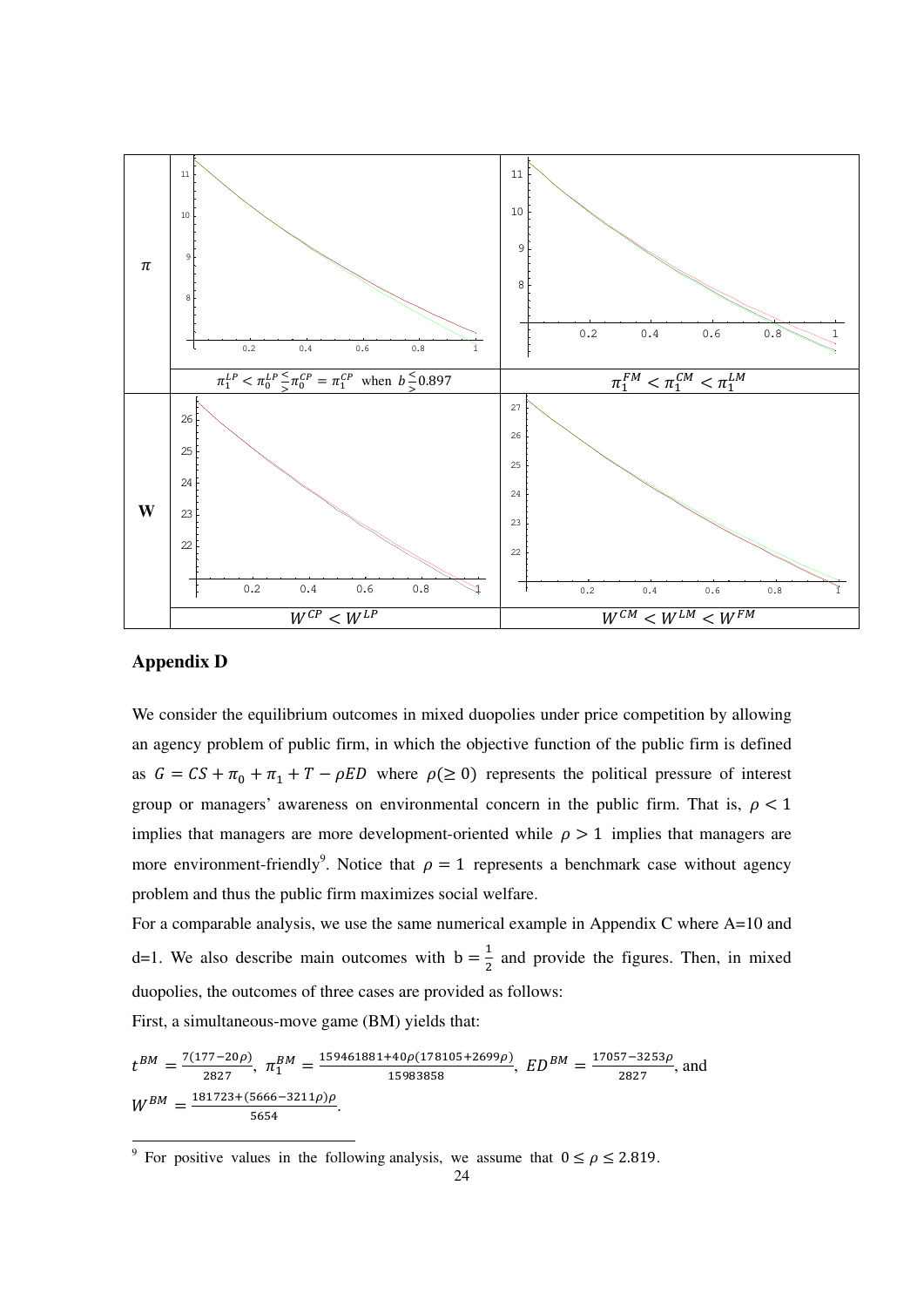Second, a sequential-move game with public leadership (LM) yields that:

$$
t^{LM} = \frac{7}{16}, \ \pi_1^{LM} = \frac{3488183 + 720\rho(277 + 4\rho)}{369664}, \ ED^{LM} = \frac{3883 - 824\rho}{608}, \text{ and}
$$
  

$$
W^{LM} = \frac{38867 + 824(2-\rho)\rho}{1216}.
$$

Third, a sequential-move game with private leadership or public followership (FM) yields that:

$$
t^{FM} = \frac{1312 - 225\rho}{4543}, \pi_1^{FM} = \frac{432637200 + \rho(19427696 + 283109\rho)}{41277698}, ED^{FM} = \frac{2(13196 - 2637\rho)}{4543},
$$
 and  

$$
W^{FM} = \frac{1000768 + 9(3302 - 2011\rho)\rho}{31801}.
$$

Fig. D.1 provides the equilibrium results in three cases. Then, we obtain that the rank of optimal emission taxes is not affected by  $\rho$  and thus, Proposition 4 still holds.

**Proposition D1:** In mixed duopolies, the optimal emission tax is lower than marginal *environmental damage, but its level in a public (private) leadership game is the highest (lowest).* 

However, the ranks of environmental damage and social welfare depend on the size of  $\rho$ , and thus the equilibrium outcomes of endogenous timing game in mixed duopolies are also affected by  $\rho$ . In particular, (i)  $ED^{FM} < ED^{BM} \le ED^{LM}$  when  $0 \le \rho \le 1.725$ ;  $ED^{FM} < ED^{LM} < ED^{BM}$ otherwise; and (ii)  $W^{FM} < W^{BM} \leq W^{LM}$  when  $0.624 \leq \rho \leq 2.595$ ;  $W^{FM} < W^{LM} < W^{BM}$ otherwise.

**Proposition D2:** *In mixed duopolies, social welfare in a public leadership game is the highest when*  $0.624 \leq \rho \leq 2.595$  *while environmental damage in a public leadership game is the highest when*  $0 \leq \rho \leq 1.725$ .

It states that (i) when the managers of public firm are much oriented to development, i.e., 0  $\leq \rho \leq 0.624$ , a simultaneous-move game yields the highest social welfare but its environmental damage is lower than that in a public leadership game; (ii) when the managers of public firm are much concerned on environments, i.e., 1.725  $\leq \rho \leq 2.595$ , a public leadership game yields the highest social welfare but its environmental damage is lower than that in a simultaneous-move game.

Finally, comparing the profit ranks of the private firm, we have:  $\pi_1^{FM} > \pi_1^{BM} > \pi_1^{LM}$ .

**Proposition D3:** *In mixed duopolies, one simultaneous-move outcome,*  $(T_0, T_1) = (1,1)$ *, is the unique equilibrium for any ρ.* 

Hence, a simultaneous-move game is the unique equilibrium of an endogenous timing game in